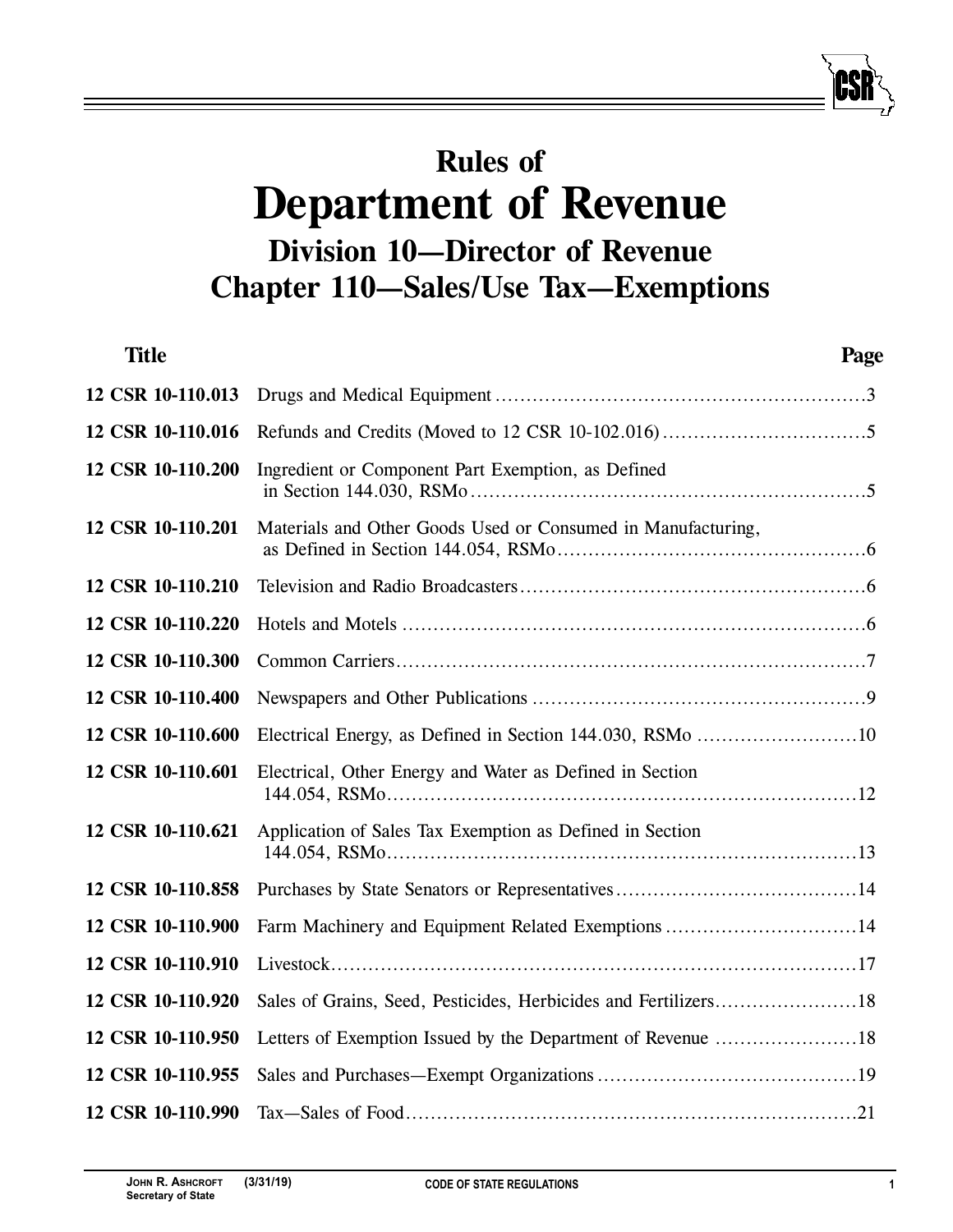

## **Title 12—DEPARTMENT OF REVENUE**

## **Division 10—Director of Revenue Chapter 110—Sales/Use Tax—Exemptions**

# **12 CSR 10-110.013 Drugs and Medical Equipment**

*PURPOSE: Section 144.030.2(18), RSMo, provides an exemption for prescription drugs, orthopedic and prosthetic devices, numerous dental items, hearing aids, hearing aid supplies and certain sales of over-the-counter drugs. This rule explains the sales tax law as it applies to these exemptions.*

(1) In general, sales of prescription drugs, orthopedic and prosthetic devices and certain qualifying health-related equipment, and certain sales of over-the-counter drugs, are exempt from Missouri sales tax.

(2) Definition of Terms.

(A) Orthopedic device—a rigid or semirigid leg, arm, back or neck brace and casting materials which are directly used for the purpose of supporting a weak or deformed body member or restricting or eliminating motion in a diseased or injured part of the body.

(B) Over-the-counter drug—a drug product which may be purchased without a physician's prescription.

(C) Prescription drug—a drug dispensed by a licensed pharmacist only upon a lawful prescription from a licensed practitioner.

(D) Prosthetic device—a device that replaces all or part of the function of a permanently inoperative or malfunctioning internal body organ and is medically required.

## (3) Basic Application of Tax.

(A) Sales of prescription drugs, insulin, medical grade oxygen, drug samples and materials used to manufacture samples, which may be dispensed by a licensed practitioner are exempt from tax. Sales of over-thecounter drugs when sold to an individual with a disability or to the individual's agent are exempt from tax. When selling over-thecounter drugs to an individual with disability, the retailer should obtain a purchaser's signed statement of disability. The retailer should retain these statements for three (3) years. The statement should include the purchaser's name, type of purchase and amount of purchase, and be signed by the purchaser or the purchaser's agent. The retailer should request a form of identification, such as driver's license, credit card, etc. to verify the identity of the purchaser. Sales of prosthetic devices as defined on January 1, 1980, by the Federal Medicare Program under Title XVIII of the Social Security Act of 1965 are exempt from tax.

(B) Sales of orthopedic devices as defined by the Federal Medicare Program under Title XVIII of the Social Security Act of 1965 are exempt from tax.

(C) Also exempt from sales tax are items specified in section  $1862(A)(12)$  of the Social Security Act of 1965. Exempt items included in this class are those used in connection with the treatment, removal or replacement of teeth or structures directly supporting teeth. Dental equipment or supplies are not exempt. The exempt items include:

1. Dentures

2. Inlays

- 3. Bridge work
- 4. Fillings
- 5. Crowns
- 6. Braces, or

7. Artificial dentistry and dental reconstructions, which are made, manufactured or fabricated from molds or impressions made by dentists of the mouths of their particular patients and sold to dentists for insertion in the patient's mouth as the direct support of, substitution for, or part of the patient's teeth.

(D) Sales of other specific health-related equipment and accessories are exempt from sales tax.

1.These specific items are—

A. Ambulatory aides

B. Braille writers

C. Electronic Braille equipment

D. Home respiratory equipment and accessories

E. Hospital beds and accessories

F. Stairway lifts

G. Wheelchairs, manual and powered

2. If purchased by or on behalf of a person with one or more physical or mental disabilities to enable them to function more independently, the following items are also exempt:

A. Electronic print enlargers and magnifiers

B. Electronic alternative and augmentative communication devices

C. Items used solely to modify motor vehicles to permit the use of such motor vehicles by individuals with disabilities

D. Reading machines

E. Scooters

(4) Examples.

(A) A retailer sells an over-the-counter drug to an individual claiming a disability. The sale is exempt if the retailer obtains from the purchaser or their agent a statement similar to the following:

Purchases of over-the-counter drugs by individuals with disabilities are exempt from sales tax. IT IS UNLAWFUL TO FRAUDU-LENTLY CLAIM AN EXEMPTION. I CERTIFY THAT I HAVE A DISABILITY AND AM ENTITLED TO CLAIM THIS EXEMPTION OR I AM CLAIMING THIS EXEMPTION ON BEHALF OF A PERSON OR PERSONS WITH A DISABILITY.

| Type of Purchase |  |
|------------------|--|
| Amount           |  |
| Type of ID       |  |
| <b>ID</b> Number |  |
| Name (print)     |  |
| Signature        |  |
|                  |  |

(B) Examples of exempt prosthetic devices include:

1. Breast prosthetics, including surgical brassieres for postmastectomy patients

2. Cardiac pacemakers

3. Colostomy and other ostomy bags and the necessary equipment required for attachment

4. Electronic speech aids if the patient has had a laryngectomy or his/her larynx is permanently inoperative

5. Hearing aids and hearing aid supplies

6. Hemodialysis equipment

7. Maxillofacial devices and devices which replace all or part of the ear or nose

8. Prosthetic lenses which replace the lens of an eye

9. Urinary collection systems, including Foley catheters, when replacing bladder function in cases of permanent urinary incontinence

10. Eyeglasses, contact lenses, bedpans and incontinent apparel are not considered prosthetic devices and are subject to sales tax

(C) Examples of exempt orthopedic devices include:

1. Artificial legs, arms and eyes including terminal devices such as artificial hands

2. Hoods and space shoes which replace part of a foot

3. Orthotics

4. Stump stockings and harnesses when they are essential to the effective use of an artificial limb

5. Trusses

6. Elastic braces, elastic stockings, arm slings, elastic wraps and garter belts, are not considered orthopedic devices and are subject to sales tax

(D) Examples of exempt orthopedic and prosthetic devices used in dentistry include:

- 1. Restorative materials.
	- A. Acrylics
	- B. Aluminum crowns
	- C. Amalgam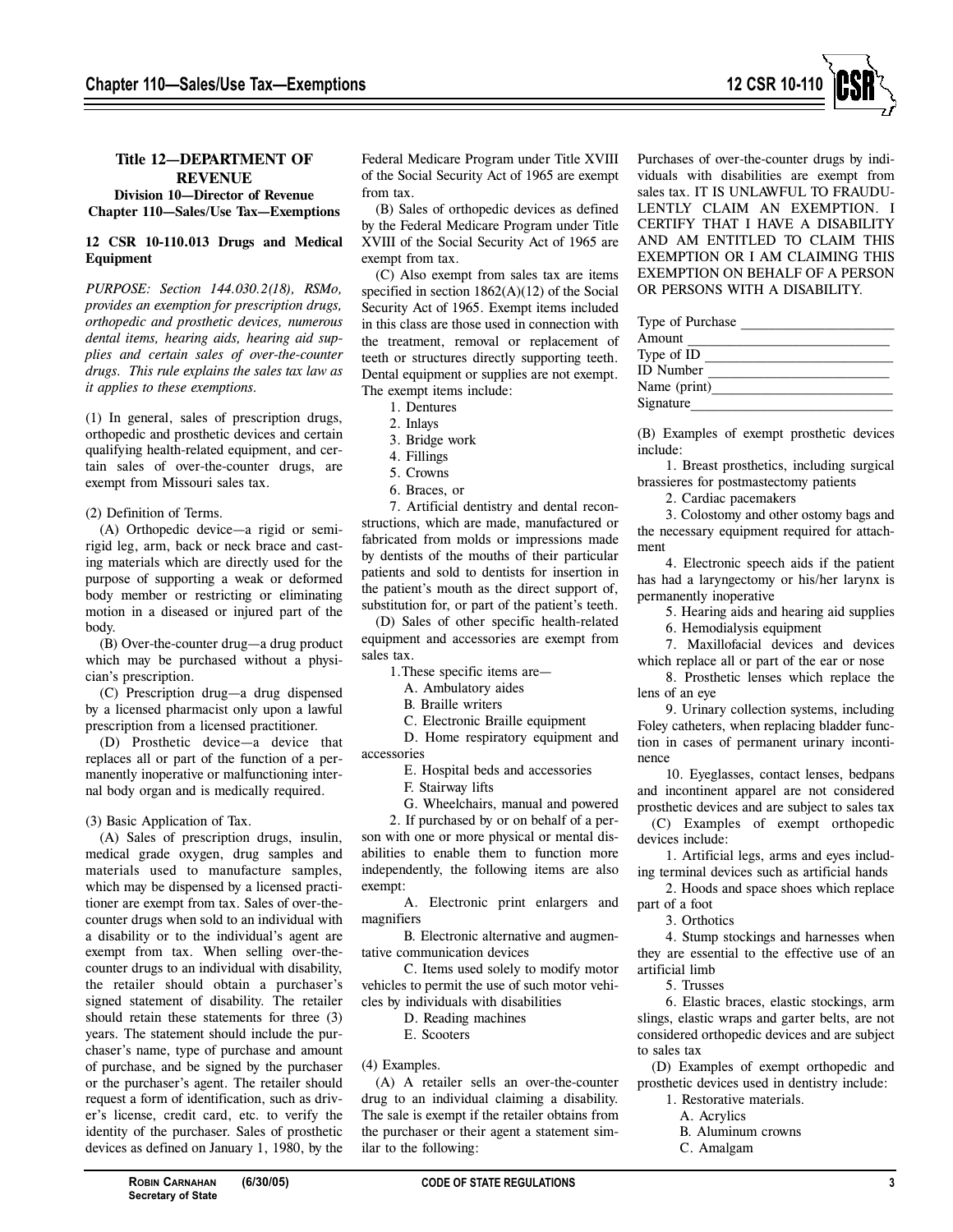- D. Bases and liners
- E. Cements
- F. Chrome steel crowns
- G. Copper bands
- H. Crown forms
- I. Dentin enamel adhesives
- J. Denture anchors
- K. Denture repair materials
- L. Denture teeth
- M. Gold
- N. Mercury
- O. Pins
- P. Pit and fissure sealants
- Q. Porcelains
- R. Posts
- S. Temporary filling materials
- T. Zinc oxide (Eugenol)
- 2. Prosthetic devices and supportive

materials.

- A. Acrylics
- B. Bonding materials
- C. Chrome alloys
- D. Composed materials
- E. Denture anchors
- F. Denture repair materials
- G. Denture teeth
- H. Implant materials
- I. Metal alloys
- 3. Orthodontic devices and materials.
	- A. Arch bar splits
	- B. Bone grafting materials
	- C. Cresitine
	- D. Endodontic materials
	- E. Face bow head gear
	- F. Gor-tex grafting materials
	- G. Gutta percha points
- H. Muscosal grafts (natural and arti-

ficial)

- I. Orthodontic appliances
- J. Orthodontic brackets
- K. Orthodontic elastics
- L. Orthodontic expansion screw
- M. Orthodontic resins
- N. Orthodontic separators
- O. Orthodontic waxes
- P. Orthodontic wires
- Q. Root canal sealants
- R. Silver points
- S. Surgical wires

(E) Sales of other specific health-related equipment and accessories are exempt from sales tax.

- 1. These specific items are—
	- A. Ambulatory aides
	- B. Braille writers
	- C. Electronic Braille equipment
	- D. Hospital beds and accessories
	- E. Home respiratory equipment and

accessories F. Stairway lifts

G. Wheelchairs, manual and powered

2. If purchased by or on behalf of a person with one (1) or more physical or mental disabilities to enable them to function more independently, the following items are also exempt:

A. Electronic alternative and augmentative communication devices

B. Electronic print enlargers and magnifiers

C. Items used solely to modify motor vehicles to permit the use of such motor vehicles by individuals with disabilities

- D. Reading machines
	- E. Scooters

*AUTHORITY: section 144.270, RSMo 1994.\* Original rule filed Sept. 29, 1999, effective April 30, 2000.*

*\*Original authority: 144.270, RSMo 1939, amended 1941, 1943, 1945, 1947, 1955, 1961.*

*EBI Medical Systems, Inc. v. Director of Revenue (AHC 1997). The taxpayer manufactured and sold osteogenic (bone) stimulators. The devices provided small amounts of electrical current that stimulate the bone to promote growth and healing, and were available by prescription only. The taxpayer argued the stimulators were exempt from taxation under section 144.030.2(18), RSMo, using three alternative theories: (1) as a prosthetic device, (2) as an orthopedic device, and (3) as a prescription drug. The Commission found the stimulator was an orthopedic device, but not a prosthetic device nor a prescription drug. The stimulators qualified as orthopedic devices under Regulation 12 CSR 10-3.852(3) that defines orthopedic devices to include orthotics. The Commission defined orthotics as "an orthopedic appliance or apparatus used to support, align, prevent, or correct deformities or to improve the function of movable parts of the body." The Commission concluded the stimulator promotes bone growth to correct deformities, and therefore, was an orthotic and an orthopedic device. The Social Security Act of 1965, 42 U.S.C. Section 1395x(s)(8), defines prosthetic devices as devices "which replace all or part of an internal body organ." Since the stimulators do not "replace all or part of the function of a permanently inoperative or malfunctioning internal body organ," the stimulators were not prosthetic devices. The federal definition of "Prescription drug," set forth in 21 U.S.C.A. Section 321(g)(1), specifically excludes devices or their component parts or accessories. The Commission found the stimulator was a device, and therefore, by definition, was not a prescription drug.*

*Red Line Medical Supply, Inc. v. Director of Revenue (AHC 1995). This case involved a taxpayer engaged in the business of selling medical supplies at retail. The taxpayer stated its belief that enteral nutrients were "prosthetic devices" under Title XVIII of the Social Security Act of 1965 and, therefore, its sales of the nutrients were exempt from Missouri sales/use tax. The Commission found that the federal statutes were interpreted in part by the Carriers Manual and, therefore, could be utilized in determining whether enteral nutrients were prosthetic devices. It further found, however, that the manual did not define enteral nutrients as prosthetic devices. The Commission also found that under Missouri case law, Medic House, Inc. v. Director of Revenue, 799 S.W.2d 81 (Mo. banc 1990), in order for enteral nutrients to qualify as "prosthetic devices," they must "(1) 'replace all or part of an internal body organ' and (2) be 'medically required.'" Applying the facts to the case, the Commission found that enteral nutrients were not prosthetic devices and, therefore, taxpayer should have collected and remitted Missouri sales taxes on its sales of enteral nutrients.*

*Four Rivers Home Health Care, Inc. v. Director of Revenue (AHC 1992). Taxpayer sold oxygen for medicinal use and also sold durable medical equipment. Taxpayer did not collect or remit sales tax on either oxygen or durable medical equipment because it considered both to be exempt pursuant to 144.030.2(18), RSMo. Taxpayer sold oxygen only upon a physician's prescription; but taxpayer did not have a licensed pharmacist on the premises. Taxpayer also sold wheelchairs, motorized three-wheel vehicles, crutches, walkers, canes, commode chairs, pressure pads and cushions, seat lift chairs and patient lifts, arm slings, flow meters, oxygen regulators and intermittent partial pressure breathing apparatus. The Commission found that oxygen was a drug. However, it is not designated as a prescription drug. The Missouri Supreme Court has ruled that the sales tax exemption does not apply to this oxygen since persons other than a licensed pharmacist dispense it. Medic House, Inc. v. Director of Revenue, 799 S.W.2d 81 (Mo. banc 1990). The Commission found that a prosthetic device physically replaces a missing organ. A device that accommodates the absence of an organ or supplements the impaired function of an organ is not a prosthetic device. The listed durable medical equipment did not replace a missing organ and were not prosthetic devices. The Commission also found that orthopedic devices are defined in 42 U.S.C.1395x(s)(9). Leg,*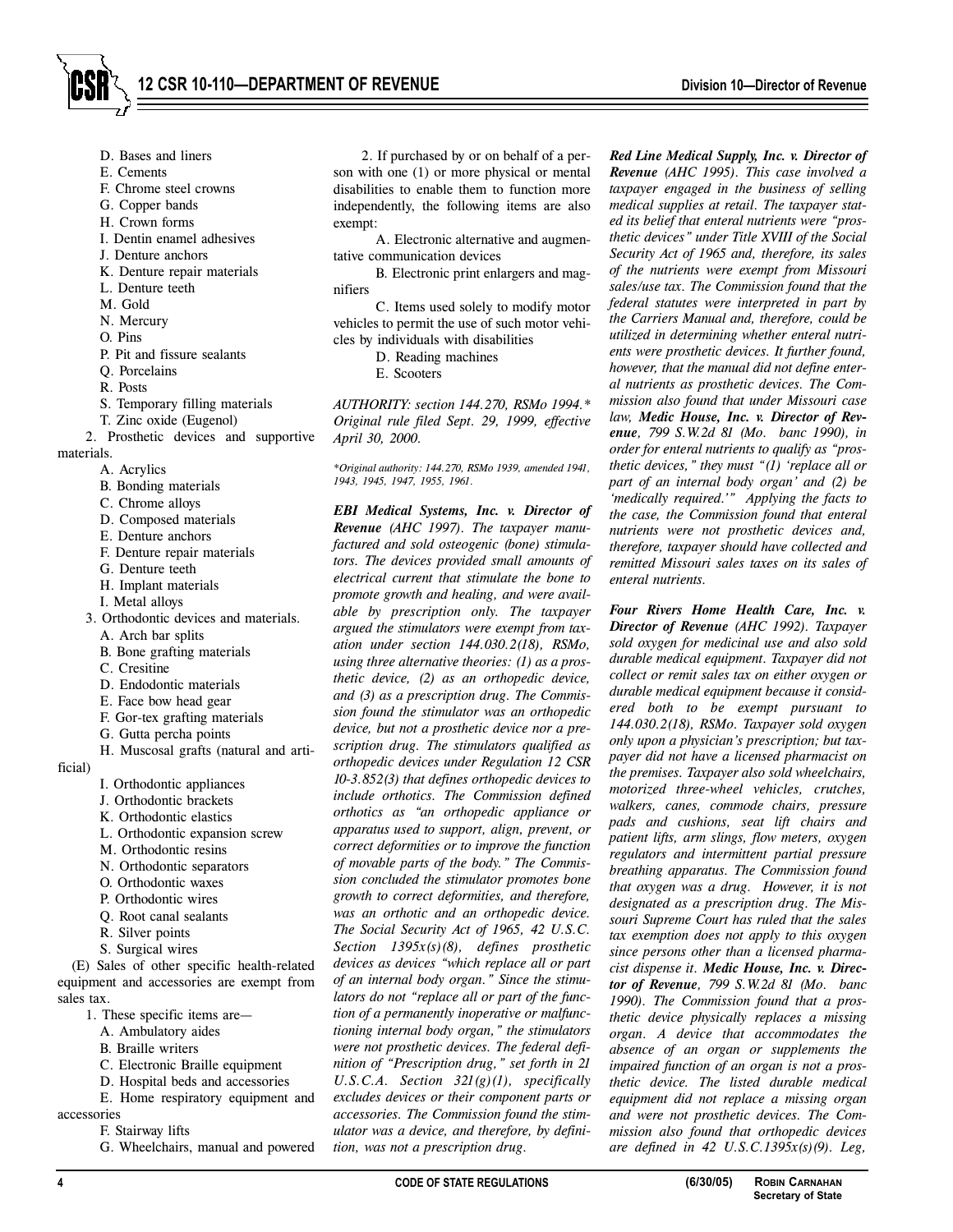

*arm, back, and neck braces, and artificial legs, arms, and eyes, including replacements, are exempt if required by a change in the patient's physical condition. The durable medical equipment items sold by taxpayer were not artificial limbs or braces. These items are not exempt under section 144.030.2(18), RSMo.*

**12 CSR 10-110.016 Refunds and Credits** (Moved to 12 CSR 10-102.016)

## **12 CSR 10-110.200 Ingredient or Component Part Exemption, as Defined in Section 144.030, RSMo**

*PURPOSE: Section 144.030.2(2), RSMo exempts from taxation certain materials, goods, machinery and parts. This rule explains the requirements for this exemption.*

(1) In general, purchases of ingredients or component parts are exempt from tax if they blend with the final product and are intended to and do become a part of the finished product. In addition, materials that are consumed in the manufacturing, processing, compounding, mining, producing or fabricating of products intended to be sold ultimately for final use or consumption are exempt from tax.

#### (2) Definition of Terms.

(A) Component part—a constituent element of a manufactured or fabricated product.

(B) Ingredient—an element in a mixture or compound.

(C) Interacting—means that the materials and component parts or ingredients act upon each other in manufacturing a steel product.

(D) Reacting—means that the materials cause a chemical change in the component parts or ingredients in manufacturing a steel product.

(E) Steel product—the product made entirely of steel resulting from:

1. Smelting and refining molten pig iron, scrap steel or other metals; or

2. Rolling, drawing, casting or alloying steel.

(3) Basic Application of Exemption.

(A) Materials, manufactured goods, machinery, and parts that become a component part or ingredient of new personal property to be sold ultimately for final use or consumption are not subject to tax. Purchases of ingredients or component parts are exempt from tax if they are intended to and do become a part of the finished product. The exemption does not apply to materials that are totally consumed and are not intended to and do not become a part of the final product. In order to qualify for this exemption, the material in question must be intended to remain in the finished product in at least trace amounts for a specific purpose.

(B) Materials, including without limitation, slagging materials and firebrick, which are consumed in the manufacturing process by blending, reacting or interacting with or by becoming, in whole or in part, component parts or ingredients of steel products to be sold ultimately for final use or consumption are exempt from tax.

(C) If any portion of purchased material qualifies as an exempt ingredient or component part, the entire purchase is exempt from tax. The material is exempt even if a significant portion is consumed in the manufacturing process.

(D) Materials purchased to be used as an ingredient or component part to repair existing property does not qualify for these exemptions because the property produced from the repair work does not constitute "new personal property."

#### (4) Examples.

(A) A toy manufacturer purchases wood, glue, and paint to use in the manufacturing of wooden rocking horses. The purchases of wood, glue and paint are exempt from tax.

(B) A restaurant purchases apple wood to use in the smoking of foods. The restaurant burns the wood in a closed chamber, called a smoker, in which it places the food. The burning wood releases compounds, and small but measurable quantities of the compounds enter and permeate the food. Because a part of the wood, in the form of smoke particles, blends with and remains as part of the finished product, the apple wood may be purchased tax exempt as an ingredient or component part.

(C) An automobile manufacturer purchases wax to wax all automobiles as they leave the manufacturing plant. The wax qualifies as a component part because it is intended to remain with the product.

(D) A steel mill purchases firebrick and various gases to be used in the production of steel. These purchases are exempt.

(E) A steel fabricator purchases welding rods for use in fabricating a product out of steel plates. The welding rods are exempt because they become a component part of new personal property.

*AUTHORITY: section 144.270, RSMo 2000.\* Original rule filed Aug. 30, 2000, effective March 30, 2001. Emergency amendment filed* *Aug. 14, 2007, effective Aug. 28, 2007, expired Feb. 23, 2008. Amended: Filed Aug. 14, 2007, effective Feb. 29, 2008.*

*\*Original authority: 144.270, RSMo 1939, amended 1941, 1943, 1945, 1947, 1955, 1961.*

*The Doe Run Resource Company, d/b/a/ Doe Run Company Smelting Division, et al., S.W.2d (Mo. banc 1998). The issue was the taxability of coke used in the processing of lead. The Missouri Supreme Court found the case to be analogous to the facts in Sipco, Inc v. Director of Revenue, 875 S.W.2d 539 (Mo. banc 1994). In that case the court held natural gas used in a singer to remove hair from hog carcasses before butchering did not qualify as an ingredient or component part, because no part of the natural gas used in Sipco's singer remained as an essential or necessary element of a finished pork product. The Court in Sipco concluded that no part of the natural gas used in Sipco's singer remained as an essential or necessary element of the finished pork product. Accordingly, the purchase was not tax exempt.*

*Spacewalker, Inc., v. Director of Revenue (AHC 1997). The purchase of shielding gas used in welding was held taxable. The purpose of the shielding gas was to shield the puddle (molten metal) from the atmosphere and not to become mixed with the metal. The AHC referenced the Al-Tom decision, which found that if any part of a material is intended and does remain as an essential or necessary element of the finished product, the entire purchase is exempt. Because the shielding gases were present in the finished product, incidentally or accidentally, they were not exempt as component parts. The Missouri Court of Appeals affirmed the decision by the AHC.*

*Concord Publishing House, Inc. d/b/a Cape Mississippi Development, Inc., d/b/a Southeast Missourian v. Director of Revenue (AHC 1995). The taxpayer, a newspaper publisher and printer, claimed an ingredient or component part exemption on its toner. The AHC held that the toner and toner cartridges did not qualify for exemption because the toner became a component part of the layout from which the photonegative was developed. The toner was not physically present in the newspaper sold to the public.*

*Robertson's Creative Photography, (AHC 1994). The Commission held that the taxpayer as a commercial photographer was subject to sales tax on its purchases of film. The film was not a component part or ingredient because it did not remain as an essential or necessary element of the finished product.*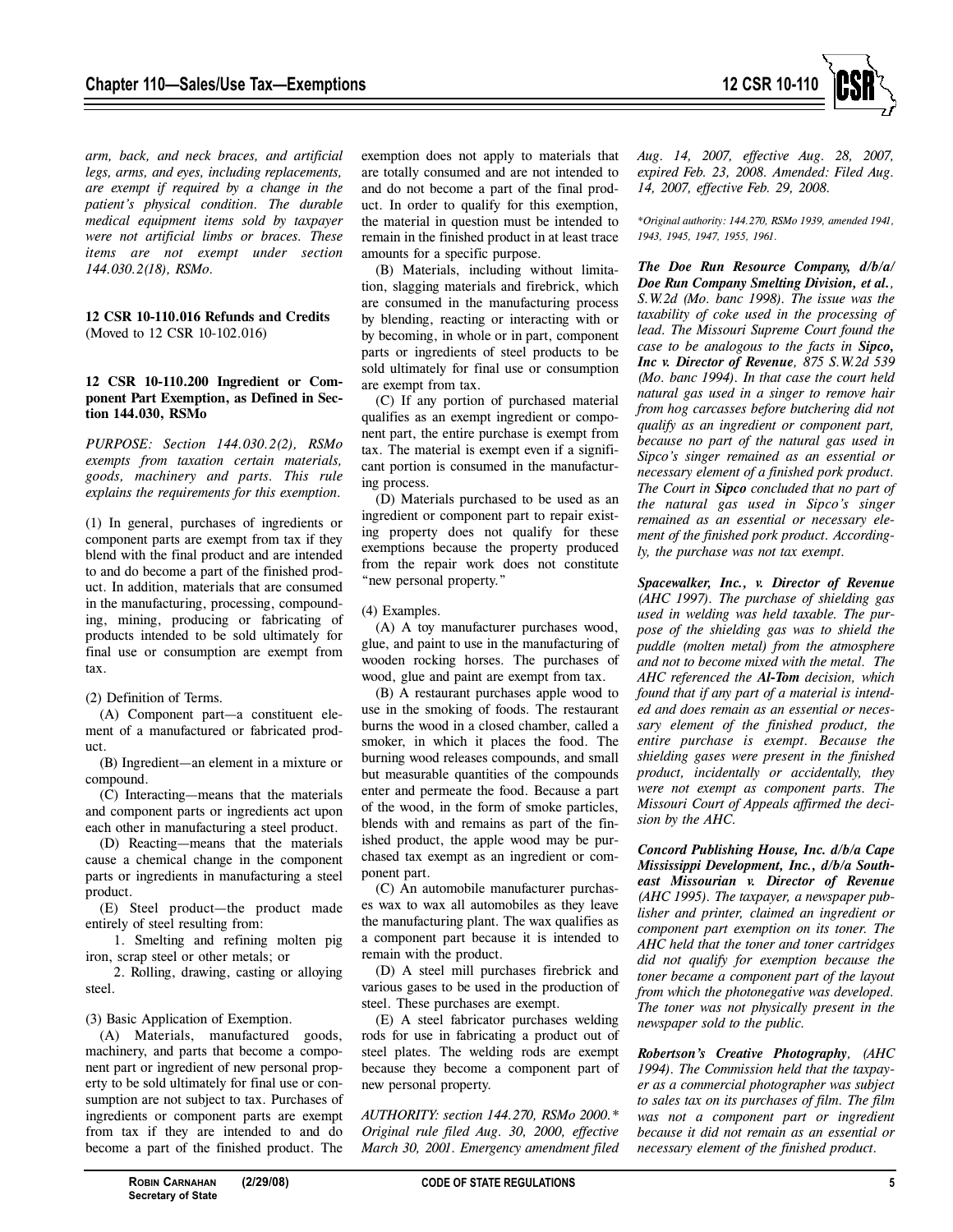

## **12 CSR 10-110.201 Materials and Other Goods Used or Consumed in Manufacturing, as Defined in Section 144.054, RSMo**

*PURPOSE: Section 144.054.2, RSMo, exempts from state tax and local use tax, but not local sales tax certain materials, goods, machinery and parts. This rule explains the requirements for this exemption.*

(1) In general, purchases of electricity, gas (natural, artificial, or propane), water, coal, and energy sources, chemicals, machinery, equipment and materials that are used or consumed in the manufacturing, processing, compounding, mining or producing a product are exempt from state tax and local use tax, but not local sales tax. Local sales tax applies to these transactions.

## (2) Basic Application of Exemption.

(A) Electricity, gas (natural, artificial, or propane), water, coal, and energy sources, chemicals, machinery, equipment and materials that are used or consumed in manufacturing, processing, compounding, mining or producing a product are exempt from state tax and local use tax, but not local sales tax. It is not necessary for the item purchased to be used directly in manufacturing, processing, compounding, mining or producing a product in order to qualify for the exemption.

# (3) Examples.

(A) A toy manufacturer purchases sandpaper to use in the manufacturing of wooden rocking horses. The purchase of sandpaper is exempt from state tax and local use tax, but not local sales tax because it is a material that is consumed in producing a product.

(B) An automobile manufacturer purchases soap to wash all automobiles as they leave the manufacturing plant. The soap qualifies as a material used or consumed in manufacturing and is exempt from state tax and local use tax, but not local sales tax.

(C) A steel fabricator purchases gases for use in fabricating a product out of steel plates. The gases that are consumed in the fabrication process are exempt from state tax and local use tax, but not local sales tax, because they are consumed in producing a product.

(D) A foundry creates a steel product by casting molten steel. After casting, a cleaning solution is poured over the product to remove impurities from the surface. The solution is used or consumed in the producing of a product and is exempt from state tax and local use tax, but not local sales tax.

(E) A metal container manufacturer purchases coolants, hydraulic fluids, greases and oils for use in machines that are used to shape the product. Catalysts and acids are also purchased to interact with and clean the product being manufactured. The coolants, hydraulic fluids, greases, oils, catalysts and acids are exempt from state tax and local use tax, but not local sales tax.

*AUTHORITY: section 144.270, RSMo 2000.\* Emergency rule filed Aug. 14, 2007, effective Aug. 28, 2007, expired Feb. 23, 2008. Original rule filed Aug. 14, 2007, effective March 30, 2008.* 

*\*Original authority: 144.270, RSMo 1939, amended 1941, 1943, 1945, 1947, 1955, 1961.*

## **12 CSR 10-110.210 Television and Radio Broadcasters**

*PURPOSE: This rule explains the television and radio broadcasters sales tax exemption.*

(1) In general, radio and television broadcasters are exempt from sales and use tax, both state and local, on purchases of utilities, machinery, and equipment used or consumed directly in the broadcasting of their programs.

(2) Definition of Terms.

(A) Broadcaster—An entity who transmits (a radio or television signal) over the airwaves for public or general use. A cable or satellite provider is not a broadcaster.

(3) Basic Application.

(A) A Missouri radio or television station purchases utilities, machinery and equipment for use directly in the broadcasting of their programming. The purchase of the utilities, machinery and equipment are not subject to state or local tax.

*AUTHORITY: section 144.270, RSMo 2000 and section 144.054, RSMo Supp. 2007.\* Emergency rule filed Aug. 14, 2007, effective Aug. 28, 2007, expired Feb. 23, 2008. Original rule filed Aug. 14, 2007, effective Feb. 29, 2008.* 

*\*Original authority: 144.054, RSMo 2007 and 144.270, RSMo 1939, amended 1941, 1943, 1945, 1947, 1955, 1961.*

# **12 CSR 10-110.220 Hotels and Motels**

*PURPOSE: This rule explains the taxability of rooms, meals and drinks provided by hotels, motels, and similar establishments in which these items are regularly provided to the public. It also covers purchases made by these establishments. The applicable sections*

*are 144.010, 144.011, 144.020, 144.021, 144.030 and 144.080, RSMo.*

(1) In general, sales or charges for rooms, meals or drinks at a place that regularly serves the public are taxable.

(2) Definitions. Permanent resident—An individual who contracts in advance for a room for a period of thirty consecutive days or more and who actually remains a guest for thirty consecutive days or more. Businesses do not qualify as permanent residents.

(3) Basic Application of the Tax.

(A) Charges for rooms, meals, and drinks furnished by hotels, restaurants, and other establishments, in which rooms, meals, or drinks are regularly served to the public, are taxable. Rooms for lodging as well as meeting, banquet and conference rooms are taxable.

(B) A permanent resident is not subject to tax on their lease or rental payments. A permanent reservation for any room is not synonymous with permanent resident.

(C) An educational institution, which furnishes room and board to students in pursuit of their educational objectives, is not subject to tax on the gross receipts.

(D) Persons engaged in providing rooms are subject to tax on the gross receipts from the sale of tangible personal property and taxable services:

1. Receipts for food or drink are taxable regardless of whether the charge is made per meal, daily, weekly, or monthly;

2. In room pay-per-view programs or movies are not subject to tax; and

3. All persons engaged in providing rooms must collect tax on all charges for telecommunication services, including intrastate and interstate calls.

(E) Rooms, meals and drinks are exempt from tax if sold to an exempt organization or a representative of that organization if the seller has documentation of the exemption. If the representative claims the exemption, even if the representative pays with his own funds and is reimbursed, and the hotel has a copy of a valid exemption letter issued by the Missouri Department of Revenue to the organization, the sale is exempt. An agent of the United States government paying with a U.S. government credit card is also exempt.

(F) Persons providing complimentary meals and drinks or non-reusable tangible personal property as part of the room accommodation should not pay tax on the purchases. Non-reusable items include soap, shampoo, tissue, and food or confectionery items offered to the guests without charge.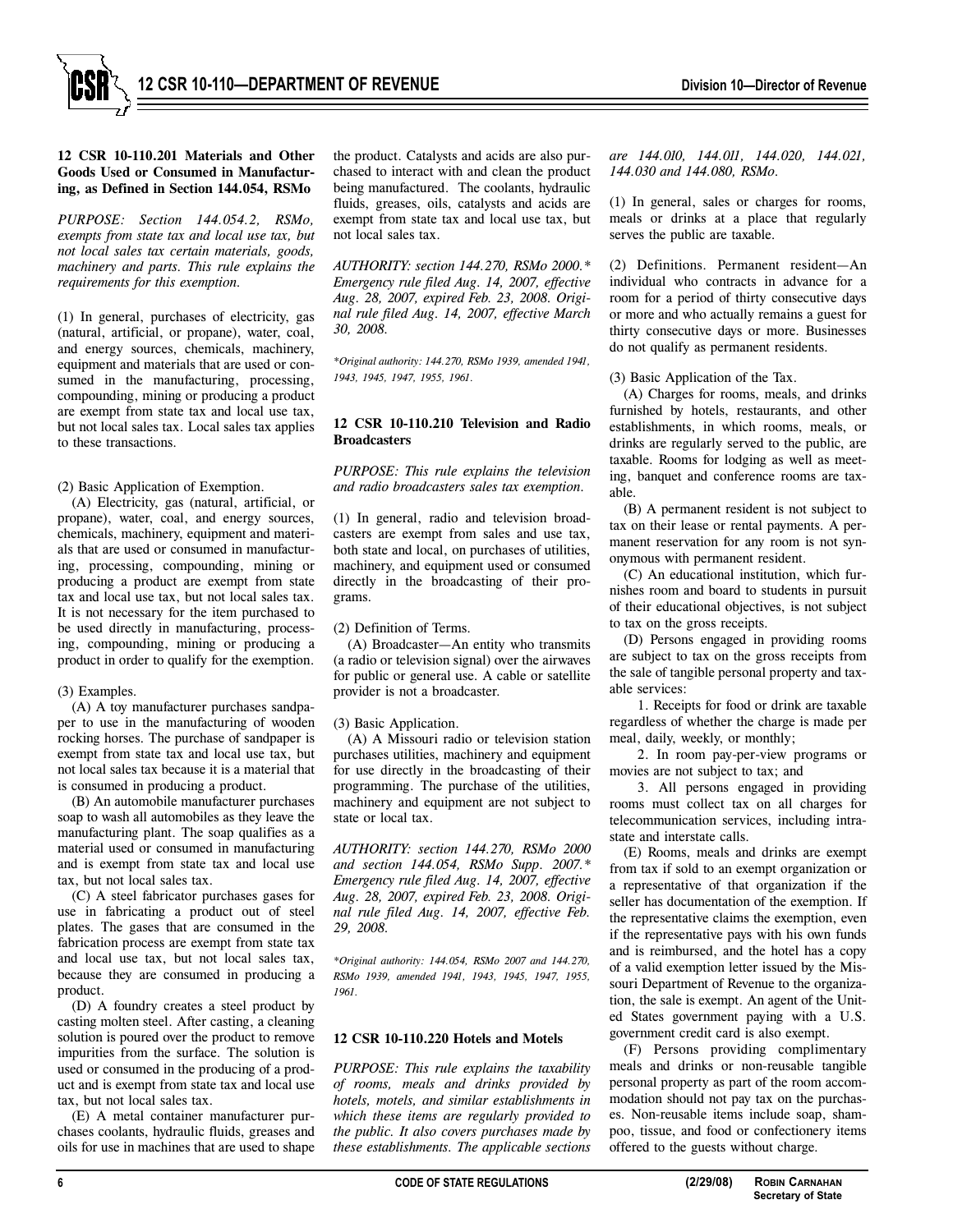

(G) The purchaser must pay tax on the purchase of reusable items including furniture, curtains, linens, towels, pillows, mirrors, radios and televisions for room accommodation.

## (4) Examples.

(A) A hotel rents a room to a guest for a night. The soap and shampoo are included in the price of the room and may be purchased tax exempt by the hotel under a resale exemption. The complimentary breakfast provided to the guest is also included in the price of the room, and the hotel may purchase the food under a resale exemption. The towels, bed linens and furniture are subject to tax at the time of purchase.

(B) A hotel provides a complimentary room for a couple's wedding night. The hotel includes a free bottle of champagne and a free breakfast. The hotel must pay tax on the cost of the champagne and the breakfast because the hotel did not charge for the room.

(C) An airline reserves rooms at a hotel under a long-term room contract. In exchange for room availability, the airline agrees to pay for all rooms on a guaranteed basis, whether or not it uses the rooms. The entire charge for the rooms is taxable, regardless of whether the rooms are actually used.

*AUTHORITY: section 144.270, RSMo 1994.\* Original rule filed June 13, 2000, effective Dec. 30, 2000.*

*\*Original authority: 144.270, RSMo 1939, amended 1941, 1943, 1945, 1947, 1955, 1961.*

*Drury Supply Co., et al v. Director of Revenue*, (*A.H.C. 1996*). *found that the "sale for resale" exclusion applies to the sale of a taxable service and, therefore, the purchases of the tangible personal property used to provide "free" breakfasts and the guest consumables were not subject to Missouri taxes. It further found that the guest room supplies (towels, bed linens, waste baskets and other items placed in the rooms for the guests' use) were property used and consumed by the hotel/motel to provide the service to the guests and ownership of the property was not transferred to the guests. Therefore, the purchases of the guest room supplies were subject to tax. The Commission also found that the taxpayer had accepted exemption certificates from exempt entities in good faith. Therefore the sales of room services to persons representing the exempt entities were exempt from tax even though payment did not come directly from the exempt entities. Finally, the Commission found that the taxpayer's charge to the customer for telecommunications services was taxable.*

*HBE Corp. v. Director of Revenue, (A.H.C. 1992). The hotel marked up the charges for guest phone calls over the rate paid to its supplier. The Commission ruled the hotel "sold" telephone services to "others," its hotel guests. Where a retail sale occurs between a Missouri buyer and Missouri seller, the exemption for interstate commerce does not apply. See, Bratton Corp. v. Director of Revenue, 783 S.W.2d 891 (Mo banc 1990). Even though the sale involved the transmission of telephone message to a recipient located in another state, it was not exempt as a sale in commerce.*

*The Hotel Majestic (Majestic Associates) v. Director of Revenue, (A.H.C. 1989). A Missouri limited partnership that owned and operated a hotel was properly denied a sales tax refund on certain payments it received under a long-term room reservation rental agreement. The hotel agreed to reserve between 10 and 20 rooms per day for the use and convenience of a public utility. Any reserved room that was not taken by a guest of the utility prior to 6:00 p.m. daily could be let by the hotel to the general public for that night. In exchange for making reserved rooms available, the utility agreed to pay for all the rooms on a monthly basis, whether it used them or not, with the exception of reserved rooms let to other patrons.*

*National Land Management, Inc., v. Director of Revenue, (A.H.C. 1984). The Commission found that receipts from time sharing arrangements at resorts are not taxable. The payments in question did not constitute charges for rooms furnished in any hotel, motel, inn, tourist camp or tourist cabin. Because the time-shares include a thirty-year lease, the occupants are not transitory in the sense that travelers or tourists are. Rooms in taxpayer's resort are not regularly rented because they are only open to the general public when they are not already reserved.* 

*Chase Hotel, Inc, v. Director of Revenue, (A.H.C. 1982). The taxpayer's purchase of furnishings for use in its hotel was not a "sale for resale" because the hotel was the ultimate consumer of the materials purchased for its renovation program.*

# **12 CSR 10-110.300 Common Carriers**

*PURPOSE: Sections 144.030.2(3), (10), (11), (20) and (30), RSMo, exempt from taxation certain materials, parts and equipment used by common carriers. This rule explains what qualifies for the exemptions.*

(1) In general, materials, replacement parts, and equipment purchased for use directly upon, and for the repair and maintenance or manufacture of, motor vehicles, watercraft, railroad rolling stock or aircraft engaged as common carriers of persons or property are not subject to tax. Pumping machinery and equipment used to propel products delivered by pipelines engaged as common carriers are not subject to tax. Railroad rolling stock used in transporting persons or property in interstate commerce is not subject to tax. Motor vehicles licensed for a gross weight of twenty-four thousand (24,000) pounds or trailers used by common carriers in the transportation of persons or property are not subject to tax.

## (2) Definition of Terms.

(A) Common carrier—any person that holds itself out to the public as engaging in the transportation of passengers or property for hire. A common carrier is required by law to transport passengers or property for others without refusal if the fare or charge is paid. To qualify as a common carrier, a carrier must be registered as a common carrier with all agencies that require such registration, such as the United States Department of Transportation.

(B) Contract carrier—any person under individual contracts or agreements that engages in transportation of passengers or property for hire or compensation. A contract carrier is a carrier that meets the special needs of certain customers to transport its passengers or property.

(C) Directly upon—used in a direct manner without anything intervening and with a certain degree of physical immediacy.

(D) Motor vehicle—any vehicle, truck, truck-tractor, motor bus, or any self-propelled vehicle and trailers or semi-trailers used upon the highways of the state in transportation of property or passengers.

(E) Private carrier—any person engaged in the transportation of passengers or its property, but not as a common carrier or a contract carrier.

(F) Watercraft—any boat or craft, including a vessel, used or capable of being used as a means of transport on waters.

#### (3) Basic Application of Exemption.

(A) Railroad Rolling Stock. Sales of railroad rolling stock are exempt provided that it is used in transporting persons or property in interstate commerce. The sale of flanged wheel equipment used to repair and maintain the railroad track used in interstate commerce is also exempt. Railroad rolling stock for use solely in intrastate commerce is not exempt.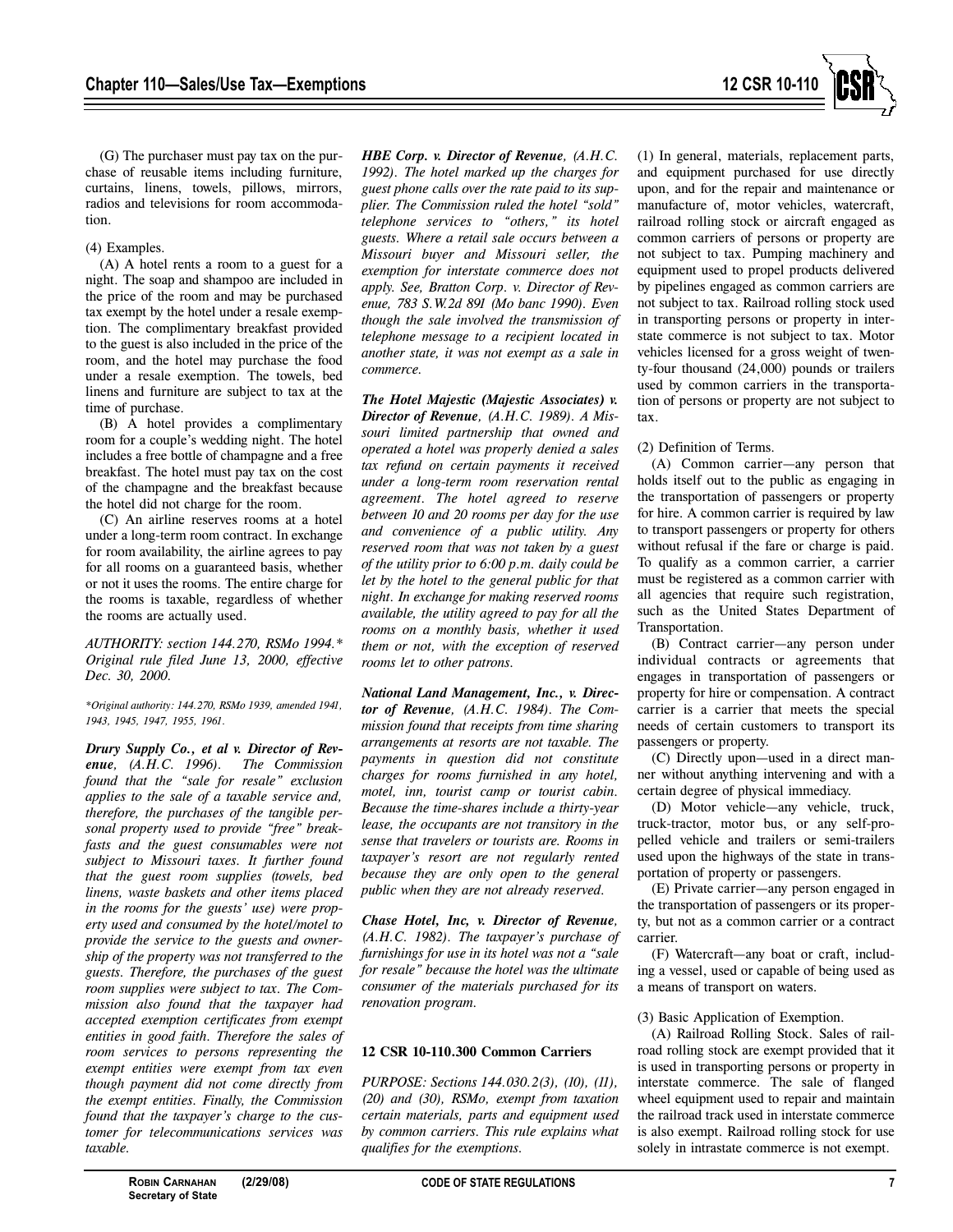(B) Aircraft. Sales of aircraft to common carriers for storage or for use in interstate commerce are not subject to sales tax.

(C) Pipeline Pumping Equipment. Sales of machinery and equipment used to propel products by pipelines engaged as common carriers are exempt. The exemption does not apply to contract carriers or to private carriers. All other machinery and equipment such as pipelines, connecting lines, communication equipment, monitoring equipment, accessory equipment, such as fuel tanks to provide fuel for pumping engines, and manifolds used to connect pumping equipment to the main lines are subject to tax.

(D) Power Take-Off Units. Equipment on motor vehicles used by common carriers which is exempt from tax includes power take-off (PTO) units which are attached to the transmission of the power unit of the vehicle and all materials and replacement parts for the power take-off units.

(E) Materials. Materials used by common carriers directly upon and for the maintenance or repair of motor vehicles, watercraft, railroad rolling stock or aircraft, which qualify for the exemption from tax include, but are not limited to, grease, motor oil, gear oil and lube, water additives, antifreeze, fuel additives, cleaners and paint for body work.

(F) Replacement Parts. Replacement parts used by common carriers directly upon and for the maintenance or repair of motor vehicles, watercraft, railroad rolling stock or aircraft, which qualify for the exemption from tax include, but are not limited to, decals, permit pouches, tarpaulins and tie-downs, wind deflectors, winter fronts, and radio repair parts purchased for use on the vehicle.

(G) Barges. The purchase of barges used primarily in the transportation of property or cargo on interstate waterways is exempt from tax.

(H) Tools. Tools and equipment purchased for use directly upon, and for the repair and maintenance or manufacture of, motor vehicles, watercraft, railroad rolling stock or aircraft engaged as common carriers of persons or property are not subject to tax.

## (4) Examples.

(A) A manufacturer registered as a common carrier maintains a fleet of trucks to transport finished products to various distribution centers throughout the United States. The manufacturer advertises that it will transport goods belonging to others on return trips from the distribution centers and advertises that service. The purchase of the manufacturer's fleet of trucks and repair parts for the fleet are not taxable.

(B) A manufacturer maintains a fleet of trucks to transport finished products to various distribution centers throughout the United States. The manufacturer also negotiates with other companies to transport goods on return trips from the distribution centers. The purchase of the manufacturer's fleet of trucks and repair parts for the fleet are taxable because the manufacturer is not a common carrier.

(C) A common carrier purchases a cab and chassis. The cab and chassis are licensed for a gross weight of 24,000 pounds and will be used only in intrastate commerce as a common carrier. The purchase of the cab and chassis is not taxable. The common carrier subsequently purchases a dump bed to add to the cab and chassis. The dump bed is exempt from tax because it is materials or equipment used in the manufacture of a motor vehicle to be used by a common carrier.

(D) The sale of a switch engine to be used to move railroad cars around a switching yard, if part of an interstate rail system, is not subject to tax.

(E) A common carrier purchases a trailer. The common carrier subsequently purchases a refrigeration unit to add to the trailer. The refrigeration unit is exempt from tax because it is materials or equipment used in the manufacture of a motor vehicle to be used by a common carrier.

(F) The sale of a switch engine to be used to move railroad cars around a switching yard, if part of an interstate rail system, is not subject to tax.

(G) An airline purchases equipment to test engine parts that have been removed from the plane and brought to their repair facility. The equipment purchased would be exempt from tax.

(H) The owner of a Missouri furniture store is registered as a common carrier, but does not hold itself out to the general public as a common carrier. It uses its truck only to deliver furniture sold to customers residing in and outside Missouri. The owner installs new brakes on the truck. Even though the owner is registered as a common carrier, the brakes are taxable because the furniture store is operating as a private carrier.

(I) A charter company contracts with private groups for exclusive use of its bus and driver for transportation between Missouri and destinations in the Southeastern United States. The company provides no other transportation services. The charter company purchases new tires. The tires are taxable because the business is a contract carrier.

(J) A railroad purchases a flanged wheel mechanized tie replacement machine for repairing broken rail segments on an interstate system. The purchase of the machine is exempt.

*AUTHORITY: section 144.270, RSMo 2000 and section 144.030, RSMo Supp. 2007.\* Original rule filed Jan. 24, 2001, effective Aug. 30, 2001. Emergency amendment filed Aug. 14, 2007, effective Aug. 28, 2007, expired Feb. 23, 2008. Amended: Filed Aug. 14, 2007, effective Feb. 29, 2008.*

*\*Original authority: 144.030, RSMo 1939, amended 1941, 1943, 1945, 1949, 1961, 1965, 1967, 1969, 1977, 1979, 1980, 1982, 1983, 1985, 1986, 1988, 1989, 1991, 1994, 1995, 1996, 1997, 1998, 1999, 2003, 2004, 2005, 2007 and 144.270, RSMo 1939, amended 1941, 1943, 1945, 1947, 1955, 1961.*

*Burlington Northern Railroad v. Director of Revenue, 785 S.W.2d 272 (Mo. banc 1990). Railroad rolling stock normally has flanged wheels. The equipment does not have to be used directly in transporting persons or property in interstate commerce. Thus, this flange wheeled equipment used to repair and maintain the track was held exempt.*

*Trailiner Corp. v. Director of Revenue, 783 S.W.2d 917 (Mo. banc 1990). The court held that the trailers constituted "motor vehicles" within the meaning of 144.030.2(3). The court relied on the definition of motor vehicle found in chapter 390, RSMo, rather than chapter 301, RSMo, as argued by the director.* 

*Hogan Motor Leasing, Inc. v. Director of Revenue (AHC 1999), Hogan Transports, Inc. v. Director of Revenue (AHC 1999). The taxpayer purchased equipment that allowed the taxpayer to monitor the maintenance needs of its trucks, which were used to transport goods in interstate commerce. The equipment also permitted certain communications functions between the truck and dispatchers. The communications functions were implemented first. The commission held that the maintenance functions of the equipment made it equipment that was purchased for use directly upon and for the repair and maintenance of the trucks and therefore, exempt. Furthermore, the original purchase was exempt because the evidence established that the taxpayer intended when it purchased the equipment to add the maintenance functions after implementation of the communications functions was complete.*

*Craftsmen Limousine, Inc. v. Director of Revenue (AHC 1997). After providing definitions for common, contract and private carriers, the commission found that the taxpayer's customers (limousine services) could be any of the three. Because the taxpayer did not prove that its customers were common carriers it was not entitled to the exemption.*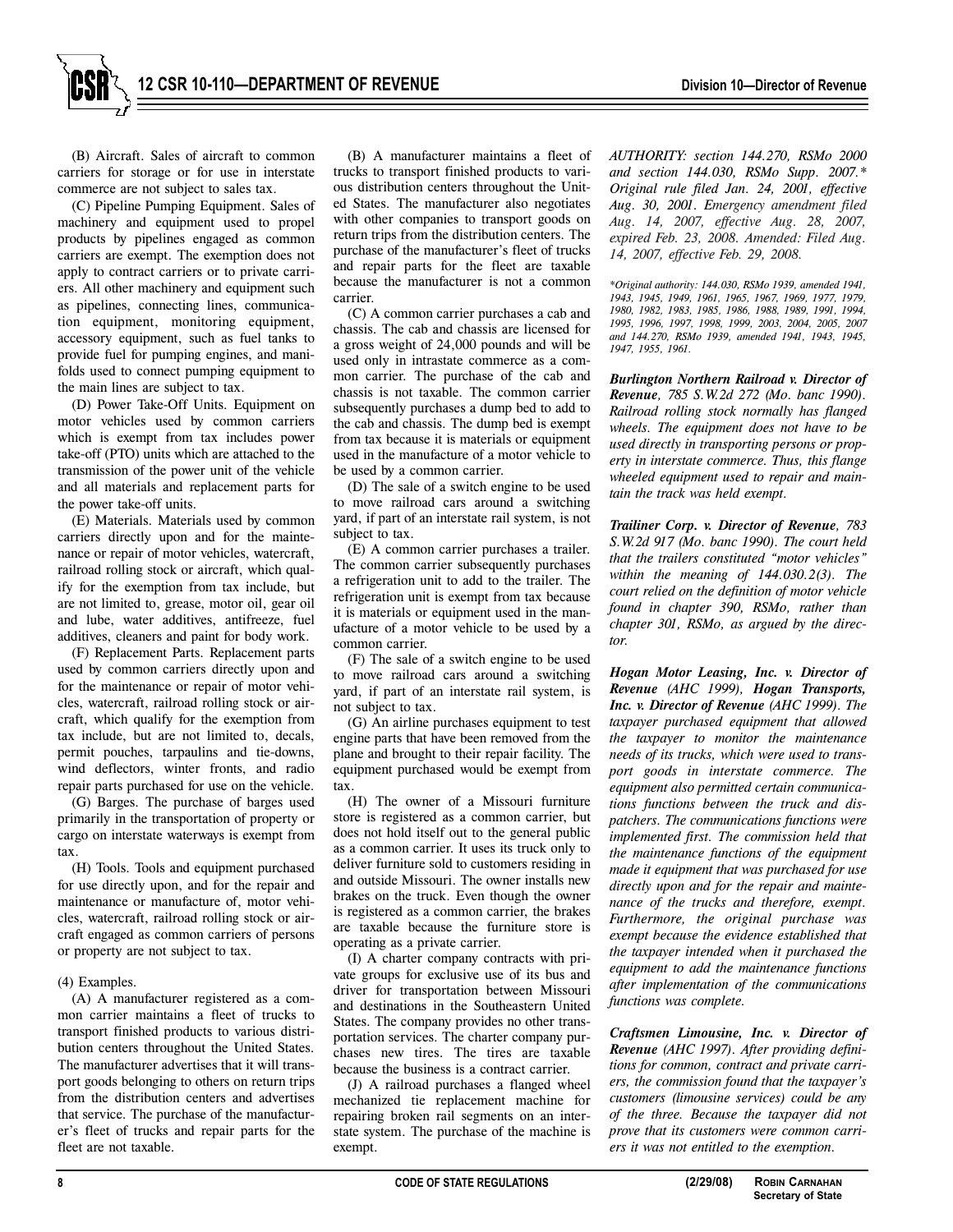

*Rocky Mountain Helicopters, Inc. v. Director of Revenue (AHC 1992). Pursuant to contracts with Missouri hospitals, taxpayer operated an air ambulance service which picked up and transported patients to the hospital. A common carrier must convey passengers or freight without refusal if the approved fare is paid. Assuming a carrier carries passengers or freight without refusal, the crucial test is whether the carrier holds itself out as a common carrier. Thus, a carrier may be a common carrier even if it limits its operations to special contract or charter flights. Because the taxpayer held itself out as a common carrier, through promotional material and use of its insignia and placard on the aircraft, and carried, within the limits of its capacity, all persons desiring its services, it was found to be a common carrier.* 

*St. Louis Refrigerator Car Co. v. Director of Revenue (AHC 1992). Items purchased for either repair or maintenance may qualify for the exemption. Use of the phrase "directly upon" does not relate to the relationship between the item and the repair or maintenance process. In this way "directly upon" in section 144.030.2(3), RSMo, is distinguishable from "used directly for" in section 144.030.2(4), RSMo. "Directly upon" indicates the close physical relationship required between the item and the mode of transportation. While physical contact is not required, there must be a certain degree of physical immediacy.*

*Metro Crown International, Inc. v. Director of Revenue (AHC 1990). Exemption certificates must be provided as evidence for a common carrier's claim of exemption.*

*Trans World Airlines, Inc. v. Director of Revenue (AHC 1988). Cleaners, abrasives, solvents and test equipment qualified for the section 144.030.2(3), RSMo, exemption even though they were used on parts of the aircraft that were removed for servicing. Cleaning soaps used to clean the floor of the repair facility were not used "directly upon" the aircraft and, therefore, not exempt.* 

*Emerson Electric Co. v. Director of Revenue, 133 S.W.3d 31 (Mo. banc 2004). A common carrier does not have to use an aircraft as part of its common carrier operations to qualify to purchase the aircraft exempt from tax. "Mere storage or use of the plane in interstate commerce qualifies the common carrier for the exemption."* 

#### **12 CSR 10-110.400 Newspapers and Other Publications**

*PURPOSE: This rule explains the application of sales and use tax law to the publica-* *tion and sale of newspapers and other publications. Additionally, section 144.030.2(8), RSMo exempts from taxation newsprint, ink, computers, photosensitive paper and film, toner, printing plates and other machinery, equipment, replacement parts and supplies used in producing newspapers published for dissemination of news to the general public. This rule explains what elements must be met in order to qualify for this exemption. The sale of publications that are not in tangible form is not subject to tax and is not addressed in this rule.*

(1) In general, newspapers, magazines, newsletters, periodicals, trade journals, books and other publications are tangible personal property and their sale is subject to tax to the same extent as any other personal property. Sellers of printed materials are subject to all rules applicable to other sellers of tangible personal property, except as otherwise specifically provided in this rule. Machinery, equipment, replacement parts, and supplies used to produce newspapers for dissemination of news to the general public are exempt from tax. Publishers of other printed materials are not included within the same exemption as newspapers that disseminate news to the general public but may qualify for exemptions applicable to manufacturers to the same extent as any other manufacturer.

# (2) Definition of Terms.

(A) Equipment—devices that have a degree of permanence to the business, contribute to multiple processing cycles over time and generally constitute fixed assets, other than land and buildings, that are capitalized and depreciated for purposes of business and accounting practices.

(B) Machinery—combinations of parts that work together as a functioning unit, even if they are subordinate elements of more complex machinery. Machinery may be simple or complex, but does not include the replacement of an individual part, even if that part becomes an element of a functioning machine.

(C) Newspapers published for the dissemination of news to the general public—publications that are published at stated short intervals, usually daily or weekly, and contain news of current events available for distribution to anyone; that do not, when successive issues are put together, constitute a book; and that are generally in sheet form.

(D) Parts—articles of tangible personal property that are components of machinery or equipment, which can be separated from the machinery or equipment and replaced. Like machinery and equipment, parts must have a degree of permanence and durability.

Items that are consumed in a single processing and benefit only one (1) production cycle are materials and supplies, not parts. Items such as: nuts, bolts, hoses, hose clamps, chains, belts, gears, drill bits, grinding heads, blades, and bearings, would ordinarily be considered parts. Substances such as fuels and coolants that are added to machinery and equipment for operation are not parts. Substances such as lubricants, paint and adhesives that adhere to the surface of machinery and equipment but are not distinct articles of tangible personal property, are not parts; these items would be considered materials or supplies within the meaning of the exemptions.

(E) Producing—for purposes of this rule only, the process of creating a newspaper.

(F) Publisher—a person who prepares and issues a publication for public distribution.

(G) Publication—any written material, such as newspapers, magazines, newsletters, periodicals, trade journals, and books, offered for sale or distribution.

(H) Supplies—for purposes of this rule only, tangible personal property consumed in the production of a newspaper. The term supplies does not include fuel.

(3) Basic Application of Exemption.

(A) If the retail purchaser buys a publication directly from the publisher or the publisher bears the risk of loss for noncollection, the publisher is the seller and must collect and remit the tax. If the retail purchaser buys the publication from someone other than the publisher and that person bears the risk of loss for noncollection, then that person is the seller and must collect and remit the tax.

(B) If the purchaser receives the publication in Missouri, the seller must collect and remit sales tax, unless the order for the publication is approved outside Missouri and delivered to the purchaser from outside Missouri by common or contract carrier, in which case the seller must collect and remit use tax.

(C) The sale of a publication subject to state sales tax is subject to the local sales tax at the rate in effect at the seller's place of business in Missouri. A sale of a publication subject to state use tax is subject to the local use tax in effect where the publication is first delivered in Missouri.

(D) The sale by the publisher of a publication through a vending machine is subject to tax based on one hundred thirty-five percent (135%) of the average price at which the publisher sells the publication to vendors or on actual gross receipts. The sale of a publication through a vending machine is subject to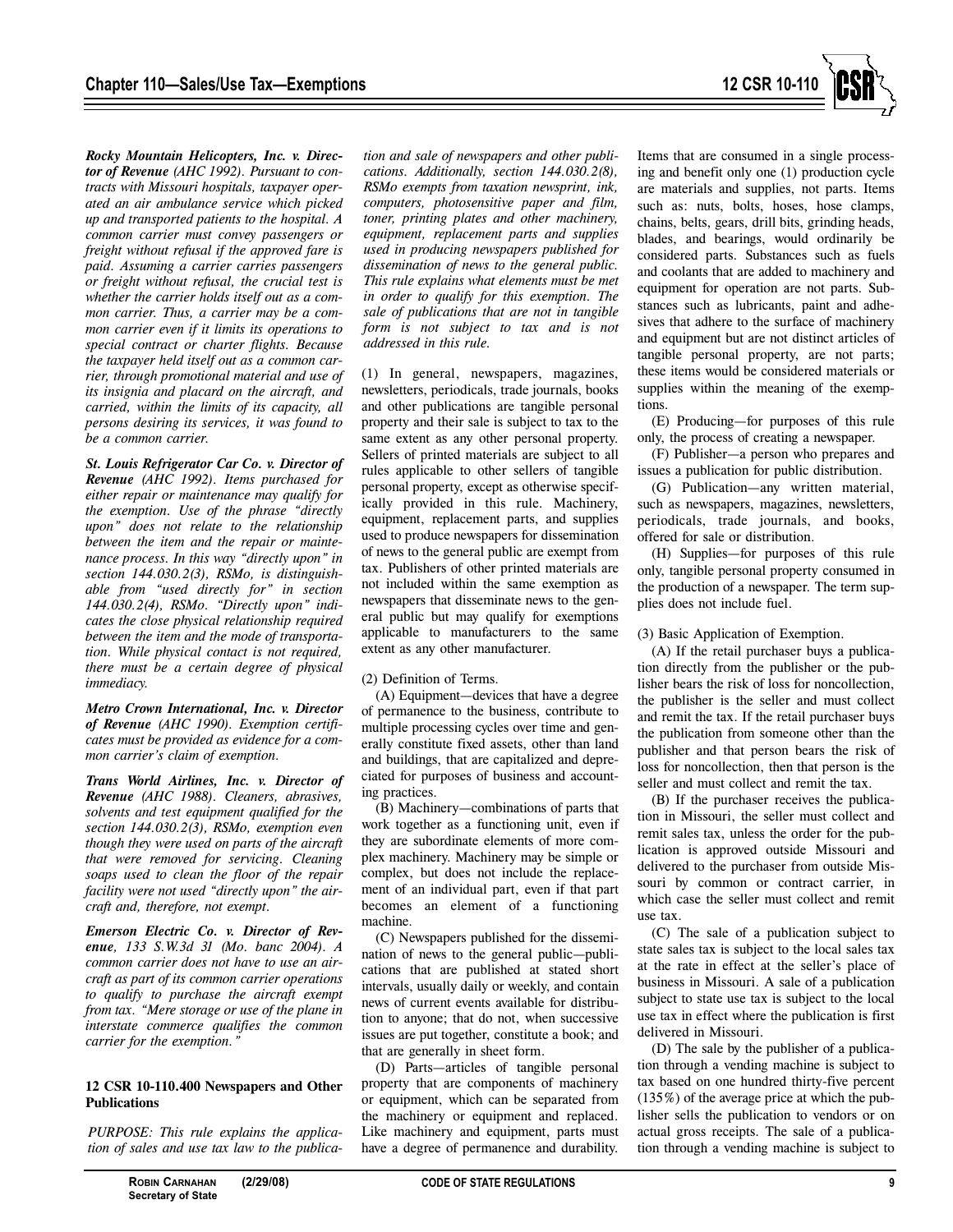local sales tax at the rate in effect where the vending machine is located.

(E) If the purchaser is required to pay for delivery, handling, postage costs or similar service charges as part of the sale price of the publication, the entire sale price is subject to tax. If the purchaser is not required to pay the service charge as part of the sale price of the publication, the amount paid for the service is not subject to tax if the charge for such service is separately stated. If the charge for the service is not separately stated, the entire sale price is subject to tax.

(F) A publisher may set the individual copy price to a round amount including tax, provided that the publication states somewhere that the amount of the price includes tax. Any other seller must collect and remit tax on the sale price of the publication.

(G) A publisher may purchase an insert to its publication exempt from tax as an ingredient or component part. See 12 CSR 10- 110.200.

## (4) Examples.

(A) An individual in Missouri subscribes to the local newspaper by contracting with the publisher. The publisher contracts with a third party to deliver the newspaper and collect the entire cost of the newspaper, including delivery charges, which are not separately stated. The publisher bears the risk that the individual will not pay for the subscription. The publisher is the seller and must collect and remit sales tax, including local sales tax at the rate in effect at the publisher's place of business. Tax is imposed on the entire sale price, including delivery charges, because the delivery charges are not separately stated. The publisher may set the price at a round amount, including tax, as long as the publication states somewhere that the price includes tax.

(B) An individual in Missouri subscribes to an out-of-state newspaper by contracting with a Missouri newspaper carrier, which is the only way to obtain this newspaper in Missouri. The carrier bears the risk that the individual will not pay for the subscription. The carrier is the seller and must collect and remit sales tax, including local sales tax at the rate in effect at the carrier's place of business. Tax is imposed on the entire sale price, including delivery charges, because the delivery charges must be paid to receive the newspaper.

(C) An individual in Missouri subscribes to an out-of-state newspaper by contracting with the out-of-state publisher that has nexus with Missouri. The publisher delivers the newspaper by mail, which is the only way to obtain the newspaper in Missouri. The publisher does not have a place of business in Missouri. The publisher is the seller and must collect and remit use tax, including local use tax at the rate in effect where the newspaper is delivered. Tax is imposed on the entire sale price, including postage and handling charges.

(D) A retailer sells local and national publications. The retailer is the seller of the publications and must collect and remit sales tax, including local sales tax at the rate in effect at the retailer's place of business. The retailer may claim a resale exemption when purchasing the publications from the publishers.

(E) A publisher prints a daily newspaper and occasionally prints extra copies for free distribution to nonsubscribers. The publisher should not remit tax on the copies distributed for free and the supplies used to produce the newspaper are exempt.

(F) Publisher A prints and sells a newspaper to publisher B. Publisher B distributes the newspaper for free. Publisher A should collect and remit tax on its sales to publisher B.

(G) Same facts as (4)(F), except publisher B sells the newspaper. Publisher B must collect and remit tax on its sale of the newspaper, but may issue a resale exemption certificate and purchase the newspaper from publisher A exempt from tax.

(H) A publisher produces an advertising circular that it distributes for free. The publisher should pay tax on the machinery, equipment and supplies used to produce the circular.

(I) Same facts as (4)(H), except the publisher sells the circular. The publisher must collect and remit tax on its sales of the circular. The machinery and equipment used to produce, and the ingredients or component parts incorporated in, the circular are exempt from tax when purchased because the publisher is manufacturing a product sold at retail.

*AUTHORITY: sections 144.270 and 144.705, RSMo 2000.\* Original rule filed Dec. 1, 2004, effective July 30, 2005.*

*\*Original authority: 144.270, RSMo 1939, amended 1941, 1943, 1945, 1947, 1955, 1961 and 144.705, RSMo 1959.*

*Hearst Corp. v. Director of Revenue, 779 S.W.2d 557 (Mo. banc 1990). Newpapers are tangible personal property subject to sales tax.*

*Daily Record Co. v. Ray James, 629 S.W.2d 348 (Mo. banc 1982). Newspaper inserts are component parts of the newspaper and exempt from tax on the purchase.*

*In James v. Mars Enders, Inc., 629 S.W.2d 331 (Mo. banc 1982), the Supreme Court* *extended the holding in Daily Record to supplements printed by a third party printer and delivered to a newspaper publisher for distribution with the newspaper.*

# **12 CSR 10-110.600 Electrical Energy, as Defined in Section 144.030, RSMo**

*PURPOSE*: *Section 144.030.2(12), RSMo exempts from tax certain purchases of electrical energy used in primary or secondary manufacturing, processing, compounding, mining or producing a product, or processing of raw materials that contain recovered materials. Section 144.030.2(31), RSMo exempts from tax electricity used in connection with the manufacturing of cellular glass products or in any material recovery processing plant. Section 144.030.2(33), RSMo exempts from tax utilities used or consumed directly or exclusively in the research and development of agricultural biotechnology products and plant genomics products and prescription pharmaceuticals consumed by humans or animals. This rule explains when these exemptions apply and how a taxpayer may claim the exemptions at the time of purchase of the electrical energy.*

(1) In general, electrical energy used in facilities owned or leased by the taxpayer in the actual primary manufacturing, processing, compounding, mining or producing of a product is exempt from tax if the cost of the electrical energy used exceeds ten percent (10%) of the total cost of the primary manufacturing, processing, compounding, mining or producing, exclusive of the cost of electrical energy so used. Electrical energy used in facilities owned or leased by the taxpayer in the actual secondary manufacturing, processing, compounding, mining or producing of a product is exempt from tax if the cost of the electrical energy used exceeds ten percent (10%) of the total cost of the secondary manufacturing, processing, compounding, mining or producing, exclusive of the cost of electrical energy so used. Electrical energy used in a material recovery processing plant owned or leased by the taxpayer or in manufacturing cellular glass products is exempt from tax*.* Utilities used or consumed directly or exclusively in the research and development of agricultural biotechnology products and plant genomics products and prescription pharmaceuticals consumed by humans or animals are exempt from tax. Electrical energy used in facilities owned or leased by the taxpayer in processing raw materials that contain at least twenty-five percent (25%) recovered materials is exempt from tax.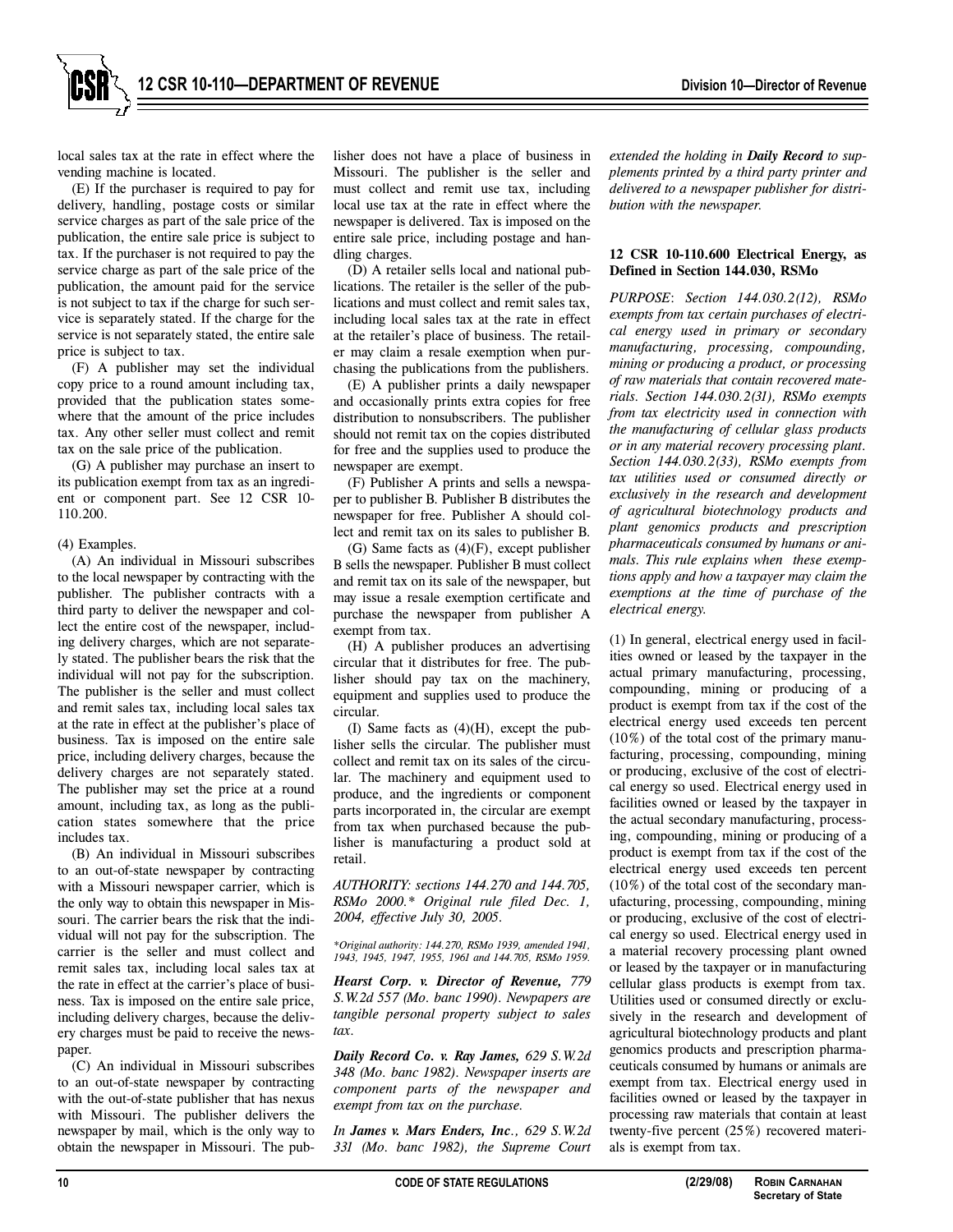

(2) Definition of Terms.

(A) Compounding—Producing a product by combining two (2) or more ingredients or parts.

(B) Fabrication—See 12 CSR 10-111.010.

(C) Manufacturing—See 12 CSR 10- 111.010.

(D) Material recovery processing plant— See 12 CSR 10-111.060.

(E) Mining—See 12 CSR 10-111.010.

(F) Primary processing—Manufacturing, processing, compounding, mining or producing that results in the first marketable product.

(G) Producing—See 12 CSR 10-111.010.

(H) Product—An item with a new identity, use and market value produced by the taxpayer's efforts which is intended at the time of the production activity to be sold ultimately for final use or consumption. A product may be tangible personal property or a service, if the property or service is subject to state or local sales or use taxes, or any tax that is substantially equivalent thereto, in this state or any other state.

(I) Production activity—Manufacturing, processing, compounding, mining, producing or fabricating.

(J) Raw material—any ingredient or component that becomes part of, or is made into a finished product.

(K) Recovered materials—See 12 CSR 10- 111.060. In order for an item to be a recovered material, a facility must recover it from the solid waste stream. An item used in processing for its original intended purpose is not a recovered material.

(L) Secondary processing—Further processing or fabricating of a marketable product that results in another marketable product.

(M) Solid waste—See 12 CSR 10-111.060.

(N) Total cost—All allocated costs incurred in producing the product, including all elements of production cost in accordance with generally accepted accounting principles.

(3) Basic Application of Exemption.

(A) A taxpayer may claim this exemption at the time of purchase of the electrical energy by presenting the seller with a direct pay certificate issued by the department. In order to obtain a direct pay certificate, the taxpayer must submit an electrical energy direct pay authorization application. The application must demonstrate, by the use of the previous calendar year's data, a probable entitlement to the electrical energy exemption for the coming year. The taxpayer must file and remit the appropriate tax on energy purchases that do not qualify for this exemption on its sales tax return.

(B) Every transformation of materials does not constitute a separate production activity. In order to be a separate production activity, the activity must create a new marketable product. If a taxpayer produces only one (1) marketable product, there can only be primary production activity. All production costs must be included in calculating the total cost of production. Secondary production activity can only exist when an already marketable product produced by the taxpayer undergoes subsequent production activity that produces a second marketable product. When there is secondary production activity, the production costs attributable to the primary production activity are not included in the total cost of production of the secondary production activity.

#### (4) Examples.

(A) A manufacturing firm produces extruded sheet plastic. The automated production line is a closed system connected together by use of vacuum feed-pipe. When an order is received, the computer controlled production line first blends the necessary raw materials. After blending, the mix is conveyed through vacuum pipe to be dried, and then to the extruder, where the mix is heated to meltdown and rolled into sheets by the extruder rollers. These sheets are the end product. The cost of raw materials is 95% of the total cost of producing the end product. The cost of electrical energy is 99% of the cost of drying and extruding the blended raw materials. The plastic sheet is the only marketable product produced by this continuous, indivisible operation. Because the cost of electricity does not exceed 10% of the total cost of producing the product, the purchase of the electricity does not qualify for the exemption.

(B) A manufacturer produces glass bottles to be used as packaging. The manufacturer combines raw materials, including recycled glass obtained from recyclers, which is then melted under extreme heat. The molten glass is then formed into bottles, which are the manufacturer's only product. The electrical energy costs exceed 10% of the total cost of production; therefore the manufacturer qualifies for the exemption. If the manufacturer's raw materials include at least 25% recovered material, the manufacturer may avoid the time and cost involved in the calculations necessary to support the exemption under the 10% threshold and claim the exemption based on its use of recovered materials.

(C) A business contracts with manufacturers of frozen food products to receive fresh or partially frozen food products, reduce the temperature to zero degrees or below, and release the fully frozen food product back to the manufacturer for distribution. The frozen food products that the business produces have a new and different identity from the fresh or partially frozen products that it receives. Frozen foods have a longer shelf life and a broader distribution system than refrigerated foods. The business qualifies for the exemption if the electricity used in the freezing process exceeds 10% of the cost of producing the fully frozen food products from the fresh or partially frozen food products. The business does not have to include the cost of its customer's production of the fresh or partially frozen products because the fresh or partially frozen food is a separate marketable product from the frozen food.

(D) A frozen food manufacturer uses \$100,000 of electricity in manufacturing its products. The manufacturer also uses \$150,000 of electricity in its on-premises, refrigerated warehouse to maintain its products at the necessary temperature prior to shipping. Total cost of producing the products, excluding electricity, is \$2,000,000. The combined electricity cost of \$250,000 exceeds 10% of the \$2,000,000 cost of production. The manufacturer qualifies for the exemption because processing includes any treatment by the producer at the production facility that is necessary to maintain the product.

(E) A paper manufacturer uses recycled paper in its primary processing of producing rolls of newsprint. The newsprint includes 50% recovered paper, qualifying the manufacturer for the electrical energy exemption from state and local taxes. The newsprint is subsequently cut into sheets during secondary processing for sale to a book printer. The cost of electricity used during the secondary processing does not exceed 10% of the total cost of producing the cut sheets. However, the electrical energy used to produce the final product is also exempt because the secondary process uses at least 25% recovered materials.

*AUTHORITY: section 144.270, RSMo 2000.\* Original rule filed July 25, 2001, effective Feb. 28, 2002. Emergency amendment filed Aug. 14, 2007, effective Aug. 28, 2007, expired Feb. 23, 2008. Amended: Filed Aug. 14, 2007, effective Feb. 29, 2008.*

*Original authority: 144.270, RSMo 1939, amended 1941, 1943, 1945, 1947, 1955, 1961.*

*Mid America Dairymen, Inc. v. Director of Revenue, 924 S.W.2d 280 (Mo. banc 1996). Processing consists of the alteration or physical change of an object or material that produces an article with a use, identity and*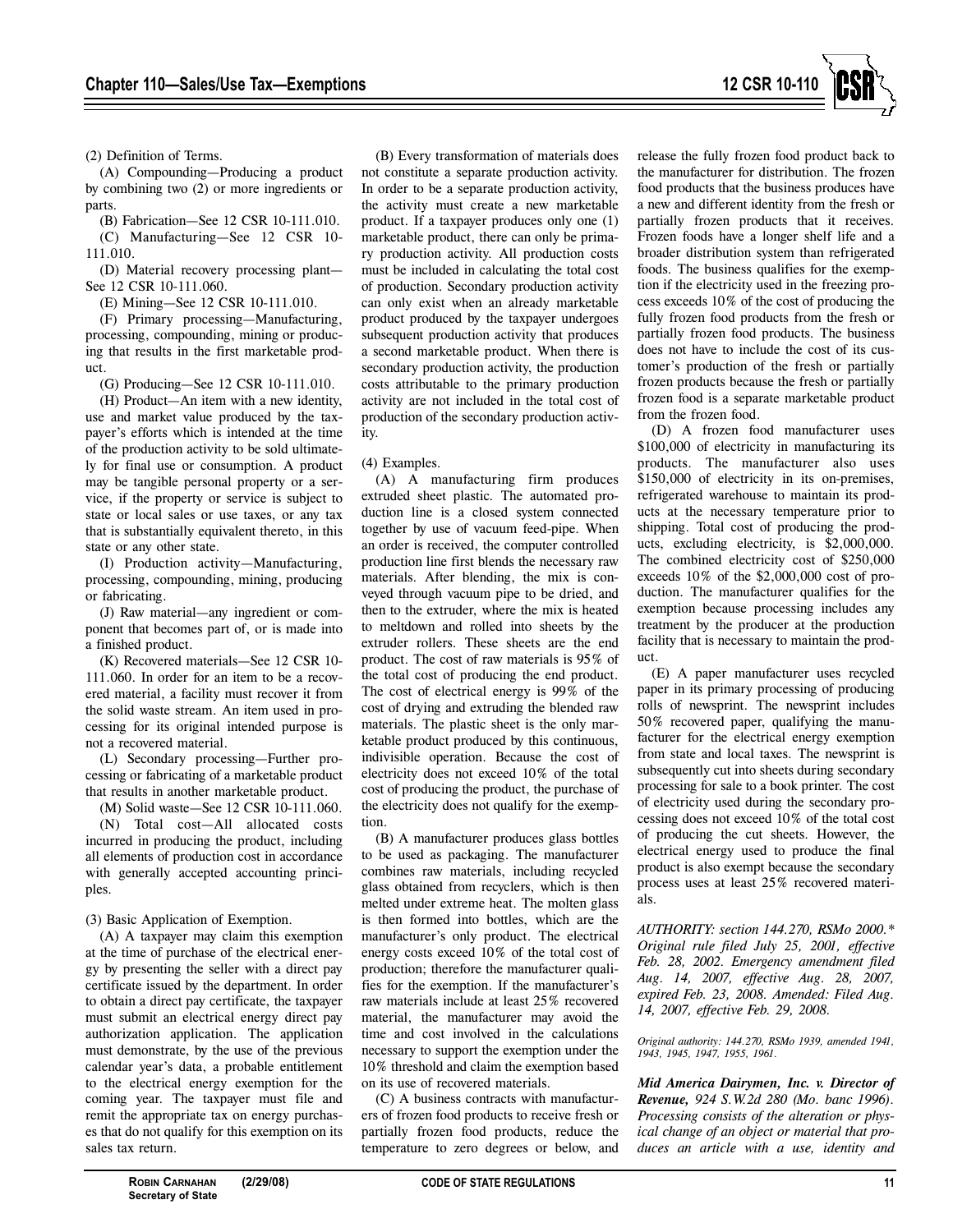

*market value different from the use, identity and market value of the original. The primary product need not actually be marketed, as long as it is marketable. It is incumbent on the taxpayer to prove the existence of a market. If there is not a market for all of the output, the taxpayer may not claim secondary processing exists for the portion of the output for which there is no market. When a taxpayer produces only one marketable product, there can only be primary processing. Secondary processing exists only when there is a second marketable product that results from further processing of an already marketable product. Assuming production stages can properly be split into primary and secondary, a taxpayer may allocate its total production costs accordingly.*

*Hudson Foods, Inc. v. Director of Revenue, 924 S.W.2d 277 (Mo. banc 1996). The taxpayer received live poultry. After the poultry was killed and dressed it was chilled (temperature reduced to 40°), crusted (temperature reduced to 28°) or frozen solid. The court held that chilling, crusting and freezing were all processing. The taxpayer did not merely maintain a temperature, but actually reduced the temperature to decrease spoilage and extend shelf life.* 

*McKinley Iron v. Director of Revenue, 888 S.W.2d 705 (Mo. banc 1994). The taxpayer operated a scrap metal processing plant that processed raw scrap metal into densified scrap metal. Approximately 10-20% of the raw scrap metal was marketable after the initial processing. The remainder was processed further before sale. The court found that densified scrap metal was the only product produced by the taxpayer. Even though the initial processing enhanced the value and marketability of the scrap metal, it was not a separate process. The court also held that "total cost of production" is all-inclusive and the cost of materials must be included. [Note: In 1998, the exemption was expanded to include a material recovery processing plant that uses more than 25% recovered materials.]* 

*Wetterau, Inc. v. Director of Revenue, 843 S.W.2d 365 (Mo. banc 1992). The taxpayer stored and maintained frozen and refrigerated foods as a business. The court held maintaining food in a frozen state is not processing.*

*Union Electric Co. v. Goldberg, 578 S.W.2d 921 (Mo. banc 1979). The taxpayer mined and processed ore. The total cost of electricity used in the combined operations did not exceed 10% of the total cost of production.*

*However, the total cost of electricity used in the processing did exceed 10% of the total cost of the processing. The court held that the taxpayer was engaged in primary mining and secondary processing, and was entitled to the exemption for the electricity used in the processing.*

*Bridgeton Refrigerated Warehouse v. Director of Revenue (AHC 1998). The taxpayer contracted with manufacturers of frozen food products to receive the products, reduce the temperature to zero degrees or below, and releases the product back to the manufacturer for distribution. The Commission held that freezing the food constituted secondary processing.*

*NF Properties L.P. v. Director of Revenue (AHC 1997). The taxpayer leased a refrigerated warehouse to a meat distributor. The distributor processed the meat into frozen meat patties. The Commission held that the refrigeration provided by the taxpayer to the distributor was not a marketable product and the taxpayer was not entitled to the exemption.*

*Hazelwood Farms Bakeries, Inc. v. Director of Revenue (AHC 1994). The taxpayer was a commercial baker. Typically, the taxpayer mixed the ingredients of products and froze the mixture. The taxpayer would ship the products to its customers, which baked and sold them. The Commission found that the products were marketable before freezing and that the frozen product had a use, identity and market value different from the unfrozen products. Therefore, the taxpayer was entitled to the exemption for electricity used in the secondary process of freezing the products, which exceeded 10% of the total cost of the freezing process.*

## **12 CSR 10-110.601 Electrical, Other Energy and Water as Defined in Section 144. 054, RSMo**

*PURPOSE*: *Section 144.054.2, RSMo, exempts from state tax and local use tax, but not local sales tax, electricity, gas (natural, artificial, or propane), water, coal, and energy sources used or consumed in manufacturing, processing, compounding, mining or producing any product or used in research and development related to manufacturing, processing, compounding, mining or producing any product or in the processing of recovered materials. This rule explains when this exemption applies and how a taxpayer may claim the exemption at the time of purchase.* 

(1) In general, purchases of electricity, gas (natural, artificial, or propane), water, coal, and energy sources used or consumed in manufacturing, processing, compounding, mining or producing any product, or used or consumed in the processing of recovered materials, or used in research and development related to manufacturing, processing, compounding, mining or producing any product are exempt from state tax and local use tax, but not local sales tax.

(2) Definition of Terms.

(A) Compounding—Producing a product by combining two (2) or more ingredients or parts.

(B) Energy source—Those resources, such as petroleum, coal, gas, wind, steam, nuclear fuel and sunlight, from which energy is produced.

(C) Fabrication—See 12 CSR 10-111.010.

(D) Manufacturing—See 12 CSR 10- 111.010.

(E) Material recovery processing plant— See 12 CSR 10-111.060.

(F) Mining—See 12 CSR 10-111.010.

(G) Producing—See 12 CSR 10-111.010.

(H) Recovered materials—See 12 CSR 10- 111.060.

(3) Basic Application of Exemption.

(A) A taxpayer may claim the exemption for state tax and local use tax, but not local sales tax at the time of purchase. A taxpayer may not claim an exemption from local tax and then remit the tax directly to the department. It is the seller's responsibility to collect and remit the proper amount of local tax to the department.

(B) Purchases reported to the department under direct pay and Electrical Energy Direct Pay (EEDP) are exempt from the application of subsection (3)(A) of this rule.

(C) The energy source and water that is subject to this exemption is not required to be directly used in the process for which the exemption is being claimed. There is also no requirement that the energy source and water comprise ten percent (10%) of the cost of a primary or secondary production process in order to qualify for this exemption. There is also no requirement that twenty-five percent (25%) of the raw materials be recycled in order for the purchaser to claim this exemption.

(4) Method of Collection and Apportionment

(A) Energy and water vendors are responsible for remitting tax to the department. Purchasers are responsible for informing energy vendors on the MO-149 (Sales/Use Tax Exemption Certificate) of the percentage of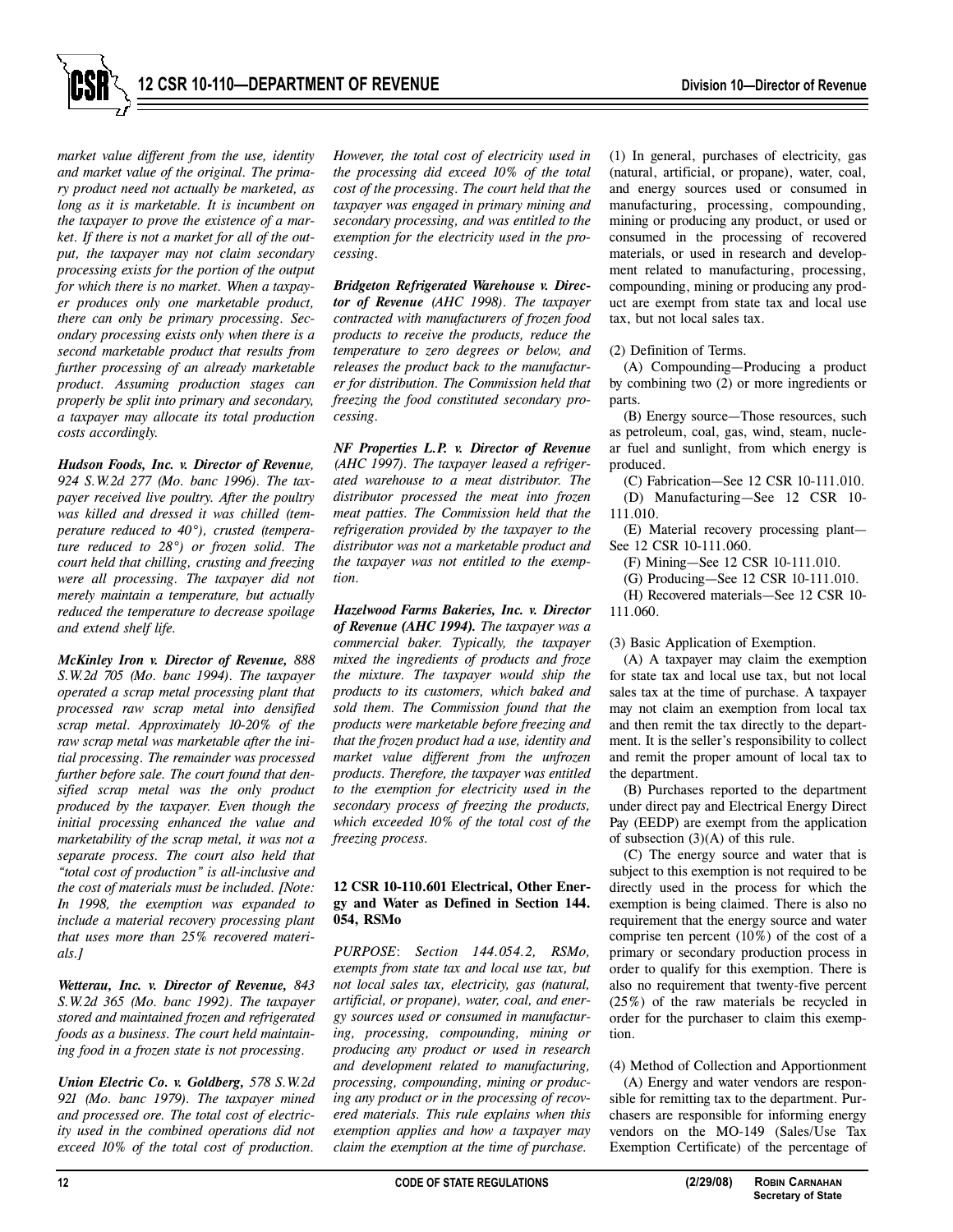

energy used for activities exempt under section 144.054, RSMo. The purchaser may use any reasonable method to calculate this percentage, such as square footage or reference to a use analysis. The exemption will be applied as follows:

## Purchaser's Calculated

| Exempt Percentage | Percentage Exempt |
|-------------------|-------------------|
| $76 - 100$        | 100               |
| $51 - 75$         | 75                |
| $26 - 50$         | 50                |
| $1 - 25$          | 25                |
|                   |                   |

(B) Beginning on August 28, 2007 and ending on January 31, 2008, any vendor who receives an exemption certificate exempting sales of electricity, gas (natural, artificial, or propane), water, coal, and energy sources used or consumed in manufacturing, processing, compounding, mining or producing any product, or used or consumed in the processing of recovered materials, or used in research and development related to manufacturing, processing, compounding, mining or producing any product after the bill was issued may take the correction as an adjustment on its sales tax return provided the net result is not a negative figure. In the event an exemption certificate is received after January 31, 2008, and an exemption was due and not properly applied by the vendor, the vendor may submit a refund request to the department.

## (5) Exempt Examples.

(A) A manufacturer purchases propane to operate forklifts that move raw materials to production lines, move work-in-process between production steps, move finished goods to an on-site storage area, and to load finished goods on trucks for shipment from the plant. The fuel is exempt from state tax and local use tax, but not local sales tax.

(B) A manufacturer uses electricity to run its equipment, maintain a moderate temperature in its production facility and light the plant. The purchase of all of its electricity is exempt from state tax and local use tax, but not local sales tax, because it is used or consumed in producing a product.

(C) A manufacturer uses coal to fuel boilers to generate steam used to manufacture a product. The purchase of the coal is exempt from state tax and local use tax, but not local sales tax, because it is used or consumed in producing a product.

(D) A manufacturer purchases compressed gas used for welding a product. The purchase of the compressed gas is exempt from state tax and local use tax, but not local sales tax because it is used or consumed in producing a product.

(E) A manufacturer uses water to cool a product during the manufacturing process. The water is exempt from state tax and local use tax, but not local sales tax.

(F) A manufacturer preserves its final product in a warehouse located at the production facility awaiting shipment. The purchase of energy to maintain the desired environment and provide lighting is exempt from state tax and local use tax, but not local sales tax.

(G) A construction company that has been deemed a manufacturer purchases fuel to be used in a concrete ready-mix truck. The fuel is subject to motor fuel tax; however if a refund claim is made, the refund will be exempt from state tax and local use tax, but not local sales tax, because the fuel is used in producing a product.

#### (6) Taxable Examples.

(A) A restaurant preparing food for immediate consumption is not exempt as a manufacturer. Therefore, all state and local taxes apply.

*AUTHORITY: section 144.270, RSMo 2000 and 144.054, RSMo Supp. 2007.\* Emergency rule filed Aug. 14, 2007, effective Aug. 28, 2007, expired Feb. 23, 2008. Original rule filed Aug. 14, 2007, effective March 30, 2008.*

*\*Original authority: 144.054, RSMo 2007; and 144.270, RSMo 1939, amended 1941, 1943, 1945, 1947, 1955, 1961.*

## **12 CSR 10-110.621 Application of Sales Tax Exemption as Defined in Section 144.054, RSMo**

*PURPOSE*: *Section 144.054.2, RSMo, exempts from state sales and use tax and local use tax, but not local sales tax, electricity, gas (natural, artificial, or propane), water, coal, and energy sources used or consumed in manufacturing, processing, compounding, mining or producing any product or used in research and development related to manufacturing, processing, compounding, mining or producing any product or in the processing of recovered materials. This rule explains when this exemption applies.*

(1) In general, electricity, gas (natural, artificial, or propane), water, coal, and energy sources, chemicals, machinery, equipment, and materials used or consumed in manufacturing, processing, compounding, mining or producing any product, or used or consumed in the processing of recovered materials, or used in research and development related to manufacturing, processing, compounding, mining or producing any product is exempt from state sales and use tax and local use tax, but not local sales tax.

(2) Definition of Terms.

(A) Compounding—See 12 CSR 10- 110.601.

(B) Energy source—See 12 CSR 10- 110.601.

(C) Fabrication—See 12 CSR 10-111.010.

(D) Manufacturing—See 12 CSR 10-

111.010.

(E) Material recovery processing plant— See 12 CSR 10-111.060.

(F) Mining—See 12 CSR 10-111.010.

(G) Producing—See 12 CSR 10-111.010.

(H) Recovered materials—See 12 CSR 10- 111.060.

(3) Basic Application of Exemption.

(A) A taxpayer may claim the exemption for state sales and use tax and local use tax, but not local sales tax at the time of purchase. A taxpayer may not claim an exemption from local tax and then remit the tax directly to the department. It is the seller's responsibility to collect and remit the proper amount of local tax to the department.

(4) Exempt Examples.

(A) A manufacturer purchases propane to operate forklifts that move raw materials between production lines. The fuel is exempt from state sales and use tax and local use tax, but not local sales tax.

(B) A manufacturer uses electricity to run its equipment, maintain a moderate temperature in its production facility and to light the interior of the plant. The purchase of all of its electricity is exempt from state sales and use tax and local use tax, but not local sales tax.

(C) A manufacturer uses coal to fuel boilers to generate steam used to manufacture a product. The purchase of the coal is exempt from state sales and use tax and local use tax, but not local sales tax.

(D) A manufacturer purchases compressed gas used for welding a product. The purchase of the compressed gas is exempt from state sales and use tax and local use tax, but not local sales tax.

(E) A manufacturer uses water to cool a product during the manufacturing process. The manufacturer's purchase of water is exempt from state sales and use tax and local use tax, but not local sales tax.

(F) A manufacturer preserves its final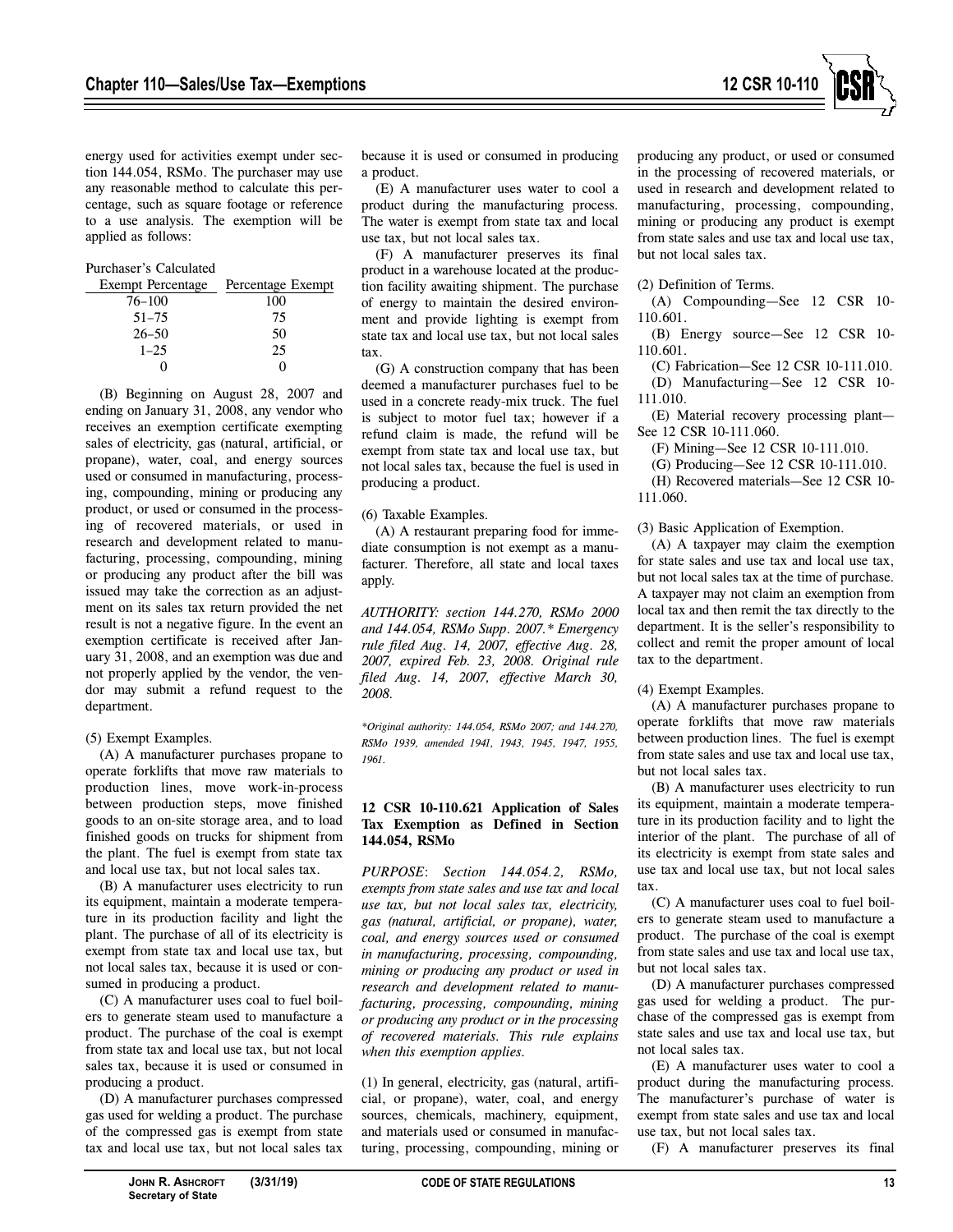

product in a warehouse located at the production facility awaiting shipment. The manufacturer's purchase of energy to maintain the desired temperature and provide lighting inside the warehouse is exempt from state sales and use tax and local use tax, but not local sales tax.

(G) A construction company, who has been deemed a manufacturer, purchases fuel to be used in a concrete ready-mix truck. The manufacturer's purchase of fuel is subject to motor fuel tax, however if a refund claim is made, the refund is exempt from state sales tax, but not local sales tax.

(H) A cabinetmaker creates cabinets or counter tops from raw materials for sale to contractors or customers. The cabinetmaker's purchases of energy sources, chemicals, machinery, equipment, and materials used or consumed in the manufacturing process are exempt from state sales and use tax and local use tax, but not local sales tax on items allowed under section 144.054, RSMo.

(I) A manufacturer builds mobile homes in its factory. The manufacturer's purchases of energy sources, chemicals, machinery, equipment, and materials used or consumed in the manufacturing process are exempt from state sales and use tax and local use tax, but not local sales tax on items allowed under section 144.054, RSMo.

(J) A manufacturer creates pre-fabricated steel and concrete products for sale to the public. The manufacturer's purchases of energy sources, chemicals, machinery, equipment, and materials used or consumed in the manufacturing process are exempt from state sales and use tax and local use tax, but not local sales tax on items allowed under section 144.054, RSMo.

(K) A hobby shop builds a frame to enclose photographs or pictures. The hobby shop's purchases of energy sources, chemicals, machinery, equipment, and materials used or consumed in the manufacturing process of building the frame are exempt from state sales and use tax and local use tax, but not local sales tax on items allowed under section 144.054, RSMo.

(L) A company uses energy to test manufacturing equipment as it is installed. This energy is exempt from state sales and use tax and local use tax, but not local sales tax.

(M) A commercial printer uses energy sources, chemicals, machinery, equipment, and materials in its process. These items are exempt from state sales and use tax and local use tax, but not local sales tax.

(N) A telecommunication company produces a wireless or landline based telephone call. The energy sources, chemicals, machinery, equipment, and materials used by the telecommunication company to manufacture the phone call are exempt from state sales and use tax and local use tax, but not local sales tax.

(O) A bakery creates baked goods for sale directly to the public or through retailers. The energy sources, chemicals, machinery, equipment, and materials used by the bakery are exempt from state sales and use tax and local use tax, but not local sales tax.

(P) A factory purchases safety equipment such as earplugs and goggles for use by the employees on the manufacturing floor. These items used by the employees who are manufacturing a product are exempt from state sales and use tax and local use tax, but not local sales tax.

(5) Taxable Examples.

(A) A restaurant preparing food for immediate consumption is not exempt. Therefore, all state and local taxes apply.

(B) A wireless company operates a customer support call center to assist its customers with questions. The call center is not exempt. Therefore, all state and local taxes apply.

(C) The construction of a road, building, or other fixed structure is not exempt. Therefore, all state and local taxes apply.

(D) The activities of a florist are not exempt. Therefore, all state and local taxes apply.

(E) An auto repair facility repairs vehicles by installing or replacing parts. This is not exempt. Therefore, all state and local taxes apply.

(F) A butcher shop receives a side of beef and cuts it into steaks and hamburger. This is not exempt. Therefore, all state and local taxes apply.

(G) A manufacturer preserves its final product in a warehouse not located at the production facility. The purchase of energy to maintain the desired temperature and provide lighting inside the warehouse is not exempt due to the location of the warehouse. Therefore, all state and local taxes apply.

(H) A cable television provider's purchase of energy is not exempt. Therefore, all state and local taxes apply.

*AUTHORITY: section 144.270, RSMo 2000 and section 144.054, RSMo Supp. 2007.\* Emergency rule filed Oct. 10, 2007, effective Oct. 20, 2007, expired April 16, 2008. Original rule filed Oct. 10, 2007, effective April 30, 2008.*

*\*Original authority: 144.054, RSMo 2007 and 144.270, RSMo 1939, amended 1941, 1943, 1945, 1947, 1955, 1961.*

## **12 CSR 10-110.858 Purchases by State Senators or Representatives**

*PURPOSE: This rule clarifies the treatment of the tax liability on purchases by a Missouri state senator or representative.*

(1) In general, purchases of tangible personal property made by or on behalf of a Missouri state senator or representative are exempt from all taxes imposed by Chapters 66, 67, 92, 94, and 144, RSMo and Article IV, sections 43A and 47A of the Missouri Constitution providing these purchases are made from funds in the senator's or representative's state expense account.

(2) Basic Application of Rule. Exempt items include:

(A) Purchases of meals, lodging, and other travel expenses itemized on the state senator's or state representative's monthly expenses account (form C-12); and

(B) Purchases or rental of office furniture, supplies, and equipment which are itemized to the house or senate accounting office for reimbursement.

(3) Purchases and personal living expenses reimbursed by the per diem for state senators and state representatives authorized under section 21.145, RSMo are not exempt from state sales and use taxes.

(4) A copy of a valid letter of exemption must be furnished to the seller when purchasing or leasing property. The letter of exemption represents evidence of a claim of exemption by the purchaser to the seller that the sale was to a state senator or state representative and purchased from funds in his/her state expense account. Letters of exemption, issued by the Department of Revenue, are valid for the state senator's or representative's term of office.

*AUTHORITY: section 144.270, RSMo 2016.\* This rule originally filed as 12 CSR 10-3.858. Original rule filed Jan. 26, 1989, effective May 11, 1989. Moved to 12 CSR 10-110.858 and amended: Filed Oct. 2, 2018, effective April 30, 2019.*

*\*Original authority: 144.270, RSMo 1939, amended 1941, 1943, 1945, 1947, 1955, 1961, 2008.*

# **12 CSR 10-110.900 Farm Machinery and Equipment Related Exemptions**

*PURPOSE: Sections 144.030.2(22), 144.045.1, 144.047, and 144.063, RSMo, exempt certain farm machinery, equipment, repair parts, supplies, lubricants, and fuels*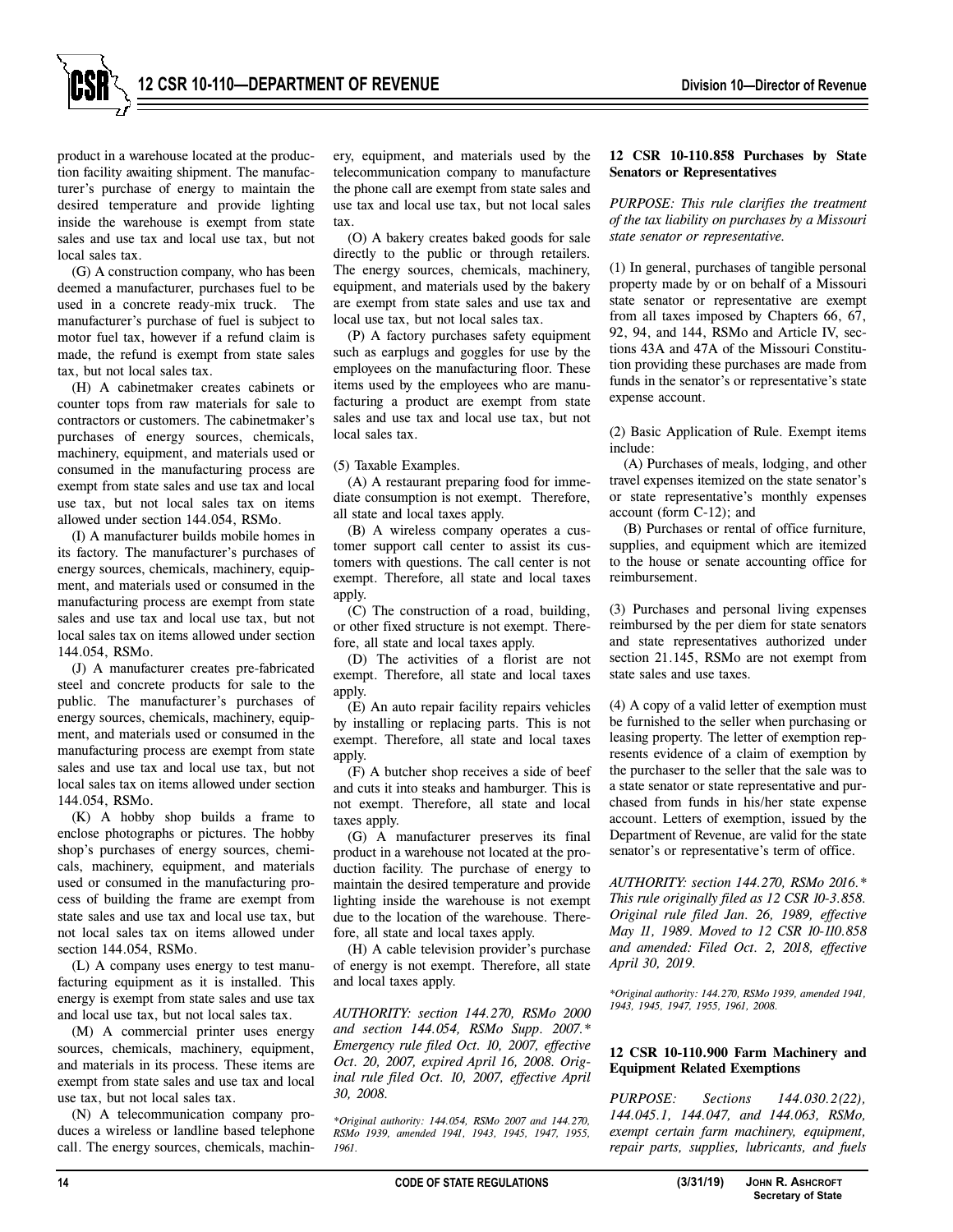

*from taxation. This rule explains which items qualify for these exemptions.*

(1) In general, the purchase of farm machinery, equipment, and repair and replacement parts and supplies and lubricants used exclusively, solely, and directly for producing crops, raising and feeding livestock, fish, or poultry, or producing milk for ultimate sale at retail, and motor fuel used for agricultural purposes is exempt from tax.

(2) Definition of Terms.

(A) Equipment—Devices that have a degree of permanence to the business, contribute to multiple processing cycles over time, and generally constitute fixed assets, other than land and buildings, that are capitalized and depreciated for purposes of business and accounting practices.

(B) Farm machinery, equipment, and parts—Machinery, equipment, and parts used directly and exclusively in the agricultural production process.

(C) Machinery—Combinations of parts that work together as a functioning unit, even if they are subordinate elements of more complex machinery. Machinery may be simple or complex, but does not include the replacement of an individual part, even if that part becomes an element of a functioning machine.

(D) Motor fuel—Gasoline, diesel fuel, kerosene, and blended fuel, as defined in section 142.800, RSMo.

(E) Repair and replacement parts—Articles of tangible personal property that are components of machinery and equipment, which can be separated from the machinery or equipment and replaced. Like machinery and equipment, parts must have a degree of permanence and durability. Included in the repair and replacement part category are batteries, tires, fan belts, mufflers, spark plugs, oil filters, plow points, standard type motors, and cutting parts. Substances such as coolants that are added to machinery and equipment for operation are not parts. Substances such as paints or adhesives that adhere to the surface of machinery and equipment, but are not distinct articles of tangible personal property, are not parts.

(F) For the purposes of this rule, supplies shall mean—Tangible personal property consumed in producing crops or milk, or raising and feeding livestock, fish, poultry, pheasants, chukar, or quail for ultimate sale at retail.

(3) Basic Application of Exemption.

(A) To qualify for exemption pursuant to section 144.030.2(22), RSMo, items purchased must be—

1. Used exclusively for agricultural purposes;

2. Used on land owned or leased for the purpose of producing farm products; and

3. Used directly in producing farm products to be sold ultimately in processed form or otherwise at retail or in producing farm products to be fed to livestock or poultry to be sold ultimately in processed form at retail. The term "used directly" encompasses items that are used in some manner prior to the actual commencement of production, during production, or in some manner after the production has terminated. In determining whether items are used directly, consideration must be given to the following factors:

A. Where the items in question are used;

B. When the items in question are used; and

C. How the items in question are used to produce a farm product.

(B) Pursuant to section 144.045.1, RSMo, farm machinery or equipment that would otherwise qualify as exempt farm machinery and equipment will not lose its exempt status merely because the machinery or equipment is attached to a vehicle or real property. Such equipment includes, but is not limited to, a grinder mixer mounted on a vehicle or special livestock flooring. When exempt farm machinery or equipment attached to a motor vehicle is sold with the motor vehicle, the part of the total sales price attributable to the farm machinery or equipment is exempt from tax if the farm machinery or equipment is separately invoiced. If not separately invoiced, the total sales price is subject to tax as a motor vehicle.

(C) Pursuant to section 144.047, RSMo, farm machinery includes aircraft used solely for aerial application of agricultural chemicals.

(D) Pursuant to section 144.030.2(34), RSMo, all sales of grain bins for storage of grain for resale are exempt; pursuant to this section, parts purchased separately for these bins are not exempt. However, grain bins, including all parts, that are used in production of a farm product and qualify as farm machinery and equipment are exempt pursuant to section 144.030.2(22), RSMo.

(E) Pursuant to section 144.063, RSMo, fencing and motor fuel used for agricultural purposes are exempt.

(F) The fact that particular items may be considered to be essential or necessary will not automatically entitle them to exemption. The following categories of items are excluded from the meaning of the term farm machinery and farm equipment, including supplies, and are subject to tax:

1. A motor vehicle and parts for a motor vehicle do not qualify as exempt farm machinery or equipment. A trailer and parts for a trailer generally do not qualify as tax exempt farm machinery or equipment. The terms motor vehicle and trailer are defined by Chapter 301, RSMo;

2. Containers and storage devices such as oil and gas storage tanks, pails, buckets, and cans;

3. Hand tools and hand-operated items such as wheelbarrows, hoes, rakes, pitchforks, shovels, brooms, wrenches, pliers, and grease guns;

4. Attachments and accessories not essential to the operation of the machinery itself (except when sold as part of the assembled unit) such as cigarette lighters, radios, canopies, air-conditioning units, cabs, deluxe seats, tool or utility boxes, and lubricators;

5. Equipment used in farm management such as communications and office equipment, repair, service, security, or fire protection equipment;

6. Building materials and general heating, lighting, and ventilation equipment for nonproduction areas; and

7. Machinery and equipment used for a dual purpose, one purpose being agricultural and the other being nonagricultural, are not exempt.

(G) Example A is a list of items of farm machinery, equipment, and supplies that will usually be exempt if used exclusively for agricultural purposes on land owned or leased for the purpose of producing farm products and used directly in producing farm products or livestock to be sold ultimately at retail.

(4) Examples.

(A) Usually Exempt Items. Anti-freeze Artificial insemination equipment Augers Bale loader Bale transportation equipment Baler twine Baler wire Balers Batteries for farm machinery and equipment Bedding used in production of livestock or poultry for food or fiber Binder twine **Binders** Brooders Bulk feed storage tanks Bulk milk coolers Bulk milk tanks Bulldozers used exclusively in agricultural production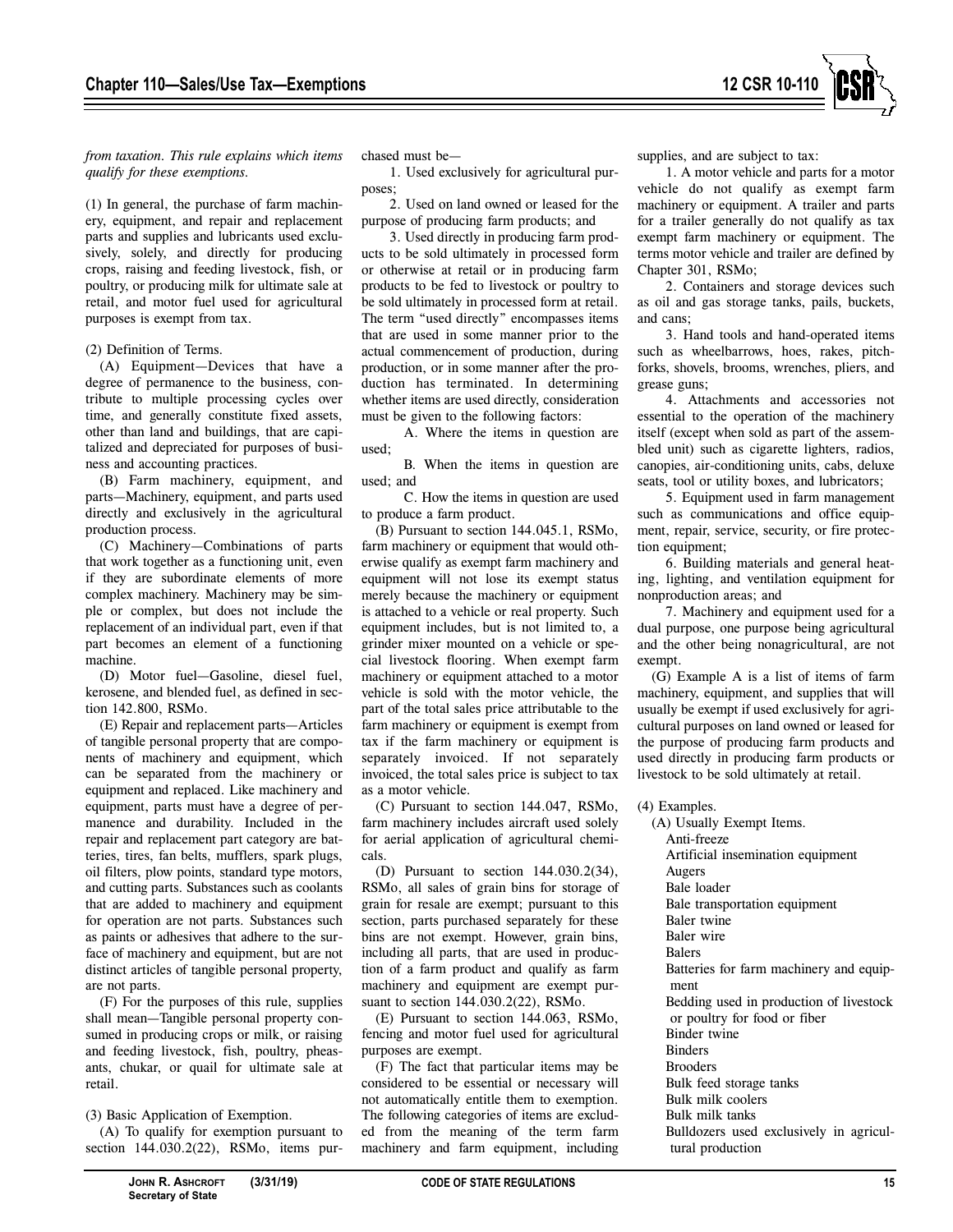**12 CSR 10-110—DEPARTMENT OF REVENUE Division 10—Director of Revenue**

Calcium for tires Calf weaners and feeders Cattle currying and oiling machine Cattle feeder, portable Chain saws for commercial use in harvesting timber, lumber, and in orchard pruning Chicken pluckers Choppers Cleansing agents and disinfectants for agricultural process Combines Conveyors, portable Corn pickers Crawlers, tractor Crushers **Cultipackers Cultivators** Curtains and curtain controls for livestock and poultry confinement areas Debeakers for productive animals Dehorners for productive animals **Discs** Drags Dryers Dusters Ear Tags Egg handling equipment Ensilage cutters Ether Fans, livestock and poultry Farm tractors Farm wagons Farrowing houses, portable Farrowing crates Feed carts Feed grinders/mixers Feed storage bins Feeders Fencing Materials Fence Posts Fertilizer distributors Field drain tile Flooring slats Foggers Forage boxes Forage harvester Freon Fruit graters Fruit harvesters Fuel additives **Gates Generators** Gestation crates GPS—Global Positioning System equipment Grain augers Grain bins for storage of grain for resale (but not separately billed parts or addons to these grain bins) Grain binders Grain conveyors

Grain drills Grain elevators, portable Grain handling equipment Grain planters Greases and oils Harrows (including spring-tooth harrow) Hay loaders Head gates Heaters, livestock and poultry Hog feeders, portable Hog rings Hoists, farm Husking machines Hydraulic fluid Hydro-coolers Incubators Irrigation equipment Light bulbs Livestock feeding, watering, and handling equipment Lubricating oils and grease Manure handling equipment (including front and rear-end loaders and blades) Manure spreaders Marking chalk Milk cans Milk coolers Milk strainers Milking equipment (including bulk milk refrigerators, coolers, and tanks) Milking machine Motor Fuel (gasoline, diesel fuel, kerosene, and blended fuel) Mowers, hay and rotary blade used exclusively for agricultural purposes Off-road utility vehicles, other than allterrain vehicles (provided the vehicle qualifies as farm machinery or equipment) Panels, livestock Pickers Planters Plows Posthole diggers Poultry feeder, portable Pruning and picking equipment Repair and replacement parts for exempt machinery Rollers Root vegetable harvesters Rotary hoes Scales (not truck scales) Seed cleaners Seed planters Seeders **Shellers** Silo unloaders Snow Fence **Sorters** Sowers Sprayers Spreaders

Sprinkler systems, livestock and poultry Squeeze chutes Starting Fluid Subsoiler Tarps to protect agriculture products Threshing machines Tillers Tires for exempt machinery Tractors, farm Vacuum coolers Vegetable graders Vegetable washers Vegetable waxers Wagons, farm Washers, fruit, vegetable, and egg Waxers Weeders Wire fencing (B) Usually Taxable Items. Acetylene torches Air compressors Air tanks All-terrain vehicles (unlike an off-road utility vehicle that does not meet the definition of a motor vehicle, an all-terrain vehicle is a motor vehicle because it has a seat that is straddled and handlebars for steering) Automobiles Axes Barn ventilators Brooms Brushes Building materials and building supplies Bulldozers Cement Chain saws Construction tools Electrical wiring Equipment and supplies for home or personal use Fence building tools Field toilets Fire prevention equipment Garden hose Garden rakes and hoes Gasoline tanks and pumps Golf carts Hammers Hand tools Hog ringers Lamps Lanterns Lawnmowers Nails Office supplies and equipment Packing room supplies Paint and decals Personal property installed in or used in housing for farm workers Pumps for household or lawn use Pumps, gasoline Refrigerators for home use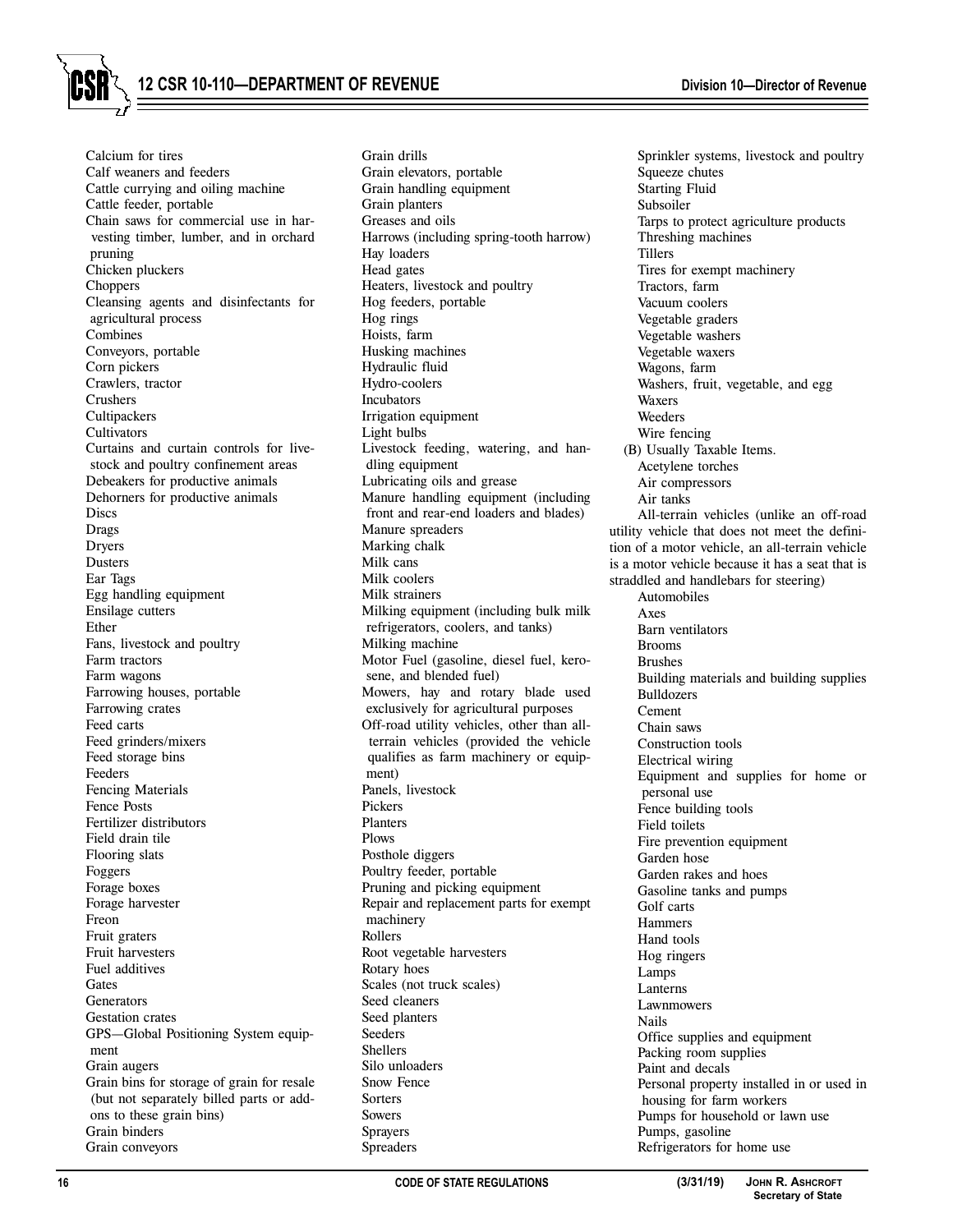

Repair tools Road maintenance equipment Road scrapers Roofing Sanders Shovels Silos Small tools Snowplows and snow equipment **Staples** Supplies for home or personal use Tanks, air Tanks, gasoline Tools for repair construction Tractors, garden Truck beds Water hose Welding equipment Wrenches

(C) A farmer purchases a lawnmower. The farmer uses the lawnmower to mow in an orchard, as well as to mow his lawn. The purchase of the lawnmower is subject to tax, because the lawnmower is not used exclusively and directly for agricultural production.

(D) A farmer purchases a water chiller for use to control the climate inside the hatchers and setters. The water chiller is also used to cool the administrative areas in the hatchery. The purchase of the water chiller is subject to tax, because it is not used exclusively for agricultural production.

(E) A farmer takes his tractor to the implement dealer for routine maintenance, which includes changing the oil, filters, and antifreeze. The sale of the oil, filters, and antifreeze are exempt.

(F) A farmer buys a bale spike to be installed on his pickup truck. The bale spike is not subject to tax.

(G) A farm supply store sells commercial rabbitry equipment, such as feeders, nest boxes and wire hanging cages used for rabbit cages and feeders, to a farmer who raises rabbits in confinement for human consumption. These items are not subject to tax.

*AUTHORITY: section 144.270, RSMo Supp. 2009 and section 144.705, RSMo 2000.\* Original rule filed Nov. 18, 1999, effective June 30, 2000. Amended: Filed Oct. 2, 2009, effective May 30, 2010.*

*\*Original authority: 144.270, RSMo 1939, amended 1941, 1943, 1945, 1947, 1955, 1961, 2008; and 144.705, RSMo 1959.*

*Charles A. Johnson, Jr. v. Director of Revenue (AHC 1986). A seed cleaner was purchased under a claim of exception to process soybeans. The Commission ruled that although the taxpayer bought the seed cleaner to process his own soybeans, he used the equipment to process other farmers' seed as well. Processing the seed of others failed to* *meet the requirement that the equipment be used directly and exclusively for the production of farm products.*

*Crystal Lake Fisheries v. Director of Revenue (AHC 1989). A nearby creek could flood raceways used to raise rainbow trout. A dike prevents the creek from flooding the raceways. A bulldozer was purchased, which was used to repair and maintain the dike. The bulldozer is also used to prevent flooding of pasture, hay, and land containing hardwood and softwood trees, all of which are harvested as required. The court found that the bulldozer in question met the three requirements of the exemption statute. The bulldozer was used exclusively for agricultural purposes, on land owned or leased for the purpose of farming, and directly in producing farm products.*

# **12 CSR 10-110.910 Livestock**

*PURPOSE: Sections 144.030.2(1), 144.030.2(7), 144.030.2(22), 144.030.2(29) and 144.030.2(32), RSMo, exempt from taxation certain livestock, feed and feed additives, medicines and vaccines, and pesticides and herbicides. This rule explains the requirements that must be met to qualify for these exemptions.*

(1) In general, the sale of livestock, animals or poultry used for breeding or feeding purposes, feed for livestock or poultry, feed additives, medications or vaccines administered to livestock or poultry in the production of food or fiber, and sales of pesticides and herbicides used in the production of aquaculture, livestock or poultry are exempt from tax.

# (2) Definition of Term.

(A) Aquaculture**—**The controlled propagation, growth and harvest of aquatic organisms as defined in section 277.024, RSMo.

(B) Commercial breeder**—**A person, other than a hobby or show breeder, engaged in the business of breeding animals for sale or exchange in return for consideration and who harbors more than three (3) intact females for the primary purpose of breeding animals for sale.

(C) Feed**—**Food essential for growth, fattening or nourishment of livestock or poultry.

(D) Feed additives**—**Tangible personal property, including medicine or medical additives added to feed.

(E) Livestock**—**Cattle, calves, sheep, swine, ratite birds, including but not limited to, ostrich and emu, aquatic products as defined in section 277.024, RSMo, elk documented as obtained from a legal source and not from the wild, goats, horses, other equine, or rabbits raised in confinement for human consumption.

(F) Poultry**—**Any domesticated bird, such as adult or baby chickens, turkeys, ducks, guinea fowl or geese.

## (3) Basic Application of Exemptions.

(A) Pursuant to section 144.030.2(1), RSMo, sales of feed for livestock or poultry are not subject to tax.

(B) Pursuant to section 144.030.2(22), RSMo, sales of feed additives, medications or vaccines administered to livestock or poultry in the production of food or fiber, and sales of pesticides used in the production of livestock or poultry for food or fiber are not subject to tax. Examples include hormones, digestive aids, antibiotics, hog wormers, tonics, medical preparations.

(C) Pursuant to section 144.030.2(7), RSMo, sales of animals used for breeding or feeding purposes are exempt. Unlike the exemptions for feed and feed additives, which are limited to livestock or poultry, this exemption applies to all animals.

(D) Pursuant to section 144.030.2(22), RSMo, sales of bedding used in the production of livestock or poultry for food or fiber are exempt. Examples of bedding may include, but are not limited to, wood shavings, straw and shredded paper.

(E) Pursuant to section 144.030.2(29), RSMo, livestock sales are exempt when the seller is engaged either in the growing, producing or feeding of such livestock, or in the business of buying and selling, bartering or leasing of such livestock.

(F) Pursuant to section 144.030.2(32), RSMo, sales of pesticides or herbicides used in the production of aquaculture, livestock or poultry are exempt.

(G) Pursuant to section 144.030.2(35), RSMo, sales of feed which are developed for and used in the feeding of pets owned by a commercial breeder when such sales are made to a commercial breeder, licensed pursuant to sections 273.325 to 273.357, RSMo are exempt.

(H) Sales of poultry to persons to produce eggs for the sole purpose of the person's consumption are subject to tax.

(I) Sellers of poultry are not subject to tax when—

1. The poultry is sold for breeding purposes; or

2. The poultry is sold to persons who raise the poultry for subsequent sale in dressed or processed form; or

3. The poultry is used to produce eggs to be ultimately sold in processed form or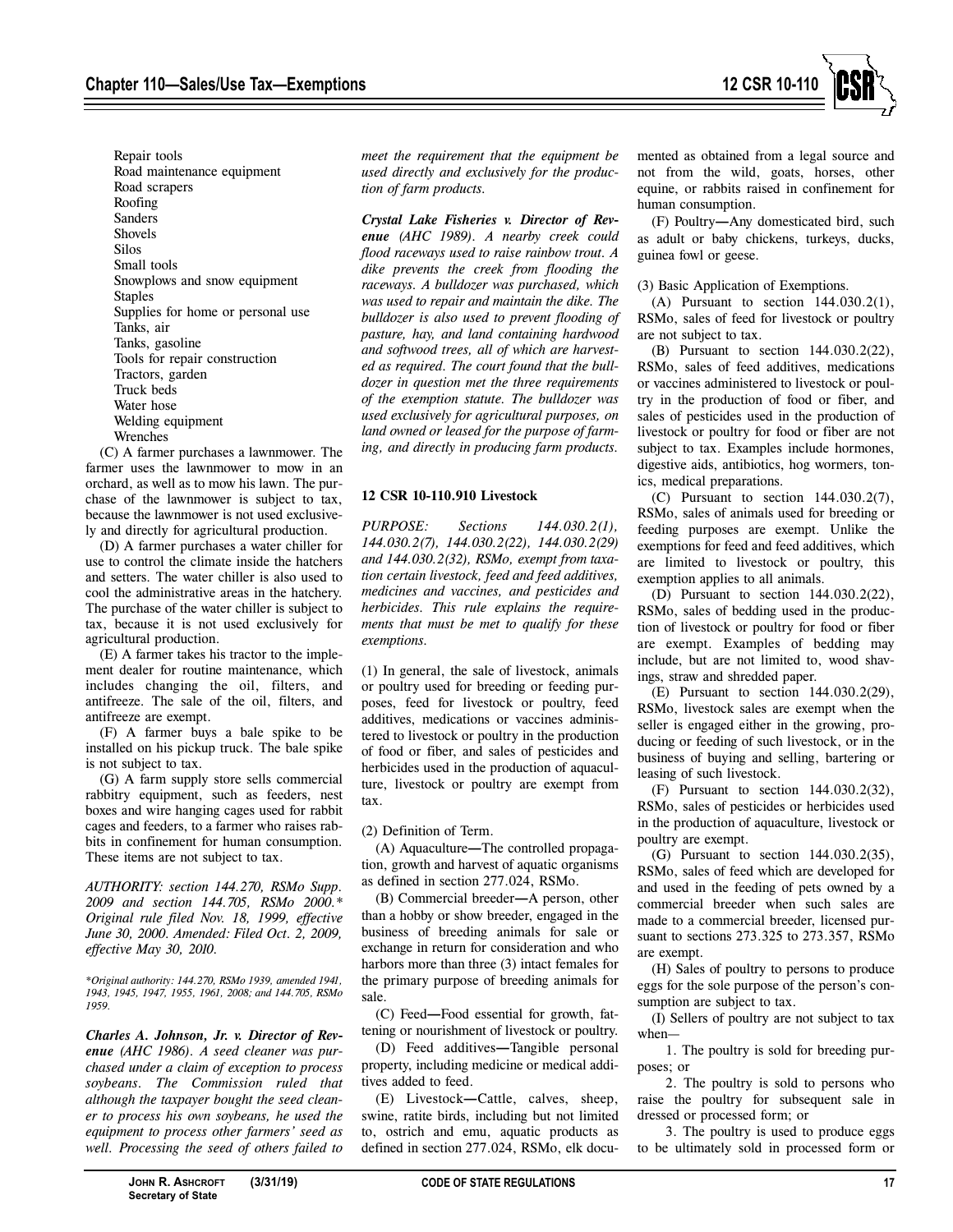otherwise at retail; or

4. The poultry are purchased for resale. (J) Sales of animals for the purchaser's personal enjoyment or use only, are subject to tax. Sales of animals for breeding or feeding purposes as part of a business enterprise are not subject to tax.

## (4) Examples.

(A) An individual purchases feed, nonprescription vaccines, and bedding for show horses. The purchase of the feed is not subject to tax, however the purchase of the vaccines and the bedding is subject to tax.

(B) A farmer purchases feed, vaccines and bedding for use in his swine operation. The purchases of the feed, vaccines and bedding are exempt.

(C) A rancher breeds and sells horses. The sales of the horses are not subject to tax.

(D) A rabbit farmer raises rabbits, which are sold for processing as food for human consumption. Feed for the rabbits is not subject to tax because rabbits raised in confinement for human consumption are livestock.

(E) A person sells feed to a pet shop which raises and sells rabbits to the general public as pets. The sale of the feed is subject to tax.

(F) A fish farmer purchases fish for use in his aquacultural operation. The purchase of the fish is exempt from tax.

(G) An individual decides to construct and stock a lake on his farm for recreational fishing by his family, neighbors and friends. The purchase of the fish is subject to tax.

(H) A breeder of parakeets purchases feed for breeding stock. The bird feed is subject to tax, because a parakeet breeder does not fit the definition of a commercial breeder.

*AUTHORITY: section 144.270, RSMo 1994.\* Original rule filed Jan. 3, 2000, effective July 30, 2000.*

*\*Original authority: 144.270, RSMo 1939, amended 1941, 1943, 1945, 1947, 1955, 1961.*

## **12 CSR 10-110.920 Sales of Grains, Seed, Pesticides, Herbicides and Fertilizers**

*PURPOSE: Sections 144.030.2(1), (22), and (32), RSMo, exempt the sales of certain grains, seed, pesticides, limestone, fertilizer and herbicides. This rule explains the requirements that must be met in order to qualify for these exemptions. Section 144.020.1(3), RSMo, taxes certain utility services. This rule explains the application of this taxing provision for sales to agricultural consumers.*

(1) In general, the sale of grains to be con-

verted into foodstuffs or seed, and limestone, fertilizer, and herbicides used in connection with the growth or production of crops, livestock or poultry is exempt from tax.

## (2) Definition of Terms.

(A) Herbicides**—**Chemical substances used to destroy or inhibit the growth of plants, especially weeds.

(B) Livestock—See 12 CSR 10-110.900.

(C) Pesticides**—**Chemicals used to kill pests, especially insects. Pesticides include adjuvants such as crop oils, surfactants, wetting agents and other pesticide carriers used to improve or enhance the effect of a pesticide and the foam used to mark the application of pesticides and herbicides for the production of crops, livestock or poultry.

(3) Basic Application of Tax.

(A) The sale of grain to be converted into foodstuffs ultimately sold in processed form at retail is exempt.

(B) The sale of seed, lime or fertilizer used in producing crops that will be sold at retail or will be fed to livestock or poultry to be sold ultimately in processed form at retail is exempt.

(C) Sales of pesticides or herbicides used in the production of crops, orchards, aquaculture, livestock or poultry are exempt.

(D) Seed, pesticides and fertilizers sold for nonagricultural use are subject to tax. Sales of fertilizer for lawns, shrubbery and similar ornamental uses and seeds for ornamental purposes are examples of sales subject to tax.

(E) The sale of electricity, water, and gas used for agricultural production is exempt.

## (4) Examples.

(A) A pesticide dealer sells pesticides to an orchard to spray on the fruit trees to kill insects. The sale of the pesticide is not subject to tax.

(B) An agricultural chemical dealer sells foam marker to a farmer to aid in determining where herbicides have been sprayed on crops. The sale of the foam marker is not subject to tax.

(C) A seed dealer sells seed, pesticides and fertilizer to a construction company for use on a construction site. These sales are subject to tax.

(D) A pesticide dealer sells fly spray for dairy cattle and rat and mouse poison for use in the dairy barn. The sale of the fly spray is not subject to tax. The sale of the rat and mouse poison is not subject to tax because it is used in the production of an agriculture product.

*AUTHORITY: section 144.270, RSMo 1994.\* Original rule filed Jan. 3, 2000, effective July 30, 2000.*

*\*Original authority: 144.270, RSMo 1939, amended 1941, 1943, 1945, 1947, 1955, 1961.*

*Conagra Poultry Co. v. Director of Revenue, 862 S.W.2d 915 (Mo. banc 1993). Wood shavings were sold by the taxpayer, a turkey processor, to its contractors as part of the contractors' compensation for raising the turkeys. The contractors expected to use as fertilizer all the litter that the turkey-raising operation would produce in their own farming. The court ruled that at the time the wood shavings passed to the contractors, the wood shavings had no value as fertilizer. The wood shaving become fertilizer upon absorbing nutrients in the turkey droppings. The wood shavings were not exempt as materials used in processing because even though the wood shavings became a component part of the fertilizer, the contractors used the fertilizer for their own farming and did not sell any products for final use or consumption.*

*Norwin G. Heimos Greenhouse, Inc. v. Director of Revenue, 724 S.W.2d 505 (Mo. banc 1987). Gas, water and electricity were used for the operation of greenhouses. A refund was requested on tax paid on utilities used in the greenhouse's production of flower and vegetable plants for sale to retailers. The court found that the greenhouse's use of utilities constituted agricultural consumption and was not subject to sales tax under Section 144.020.1(3), RSMo. The legislatures distinguished between agricultural and commercial in the property tax statutes and the Employment Security Law. The court concluded that the legislature also intended that agricultural consumers be considered as a class separate from commercial consumers for sales tax purposes.*

## **12 CSR 10-110.950 Letters of Exemption Issued by the Department of Revenue**

*PURPOSE: Chapter 144, RSMo provides that certain organizations are exempt. This rule sets out the steps necessary to obtain a letter of exemption from the department.*

(1) In general, the department issues letters of exemption to qualifying exempt entities. Documentation verifying the exempt status of the organization must be filed with the department to obtain a letter of exemption.

## (2) Application of the Rule.

(A) The seller is responsible for collecting tax unless the exempt entity provides proof that it is exempt. One form of proof of exemption is a letter of exemption issued by the department.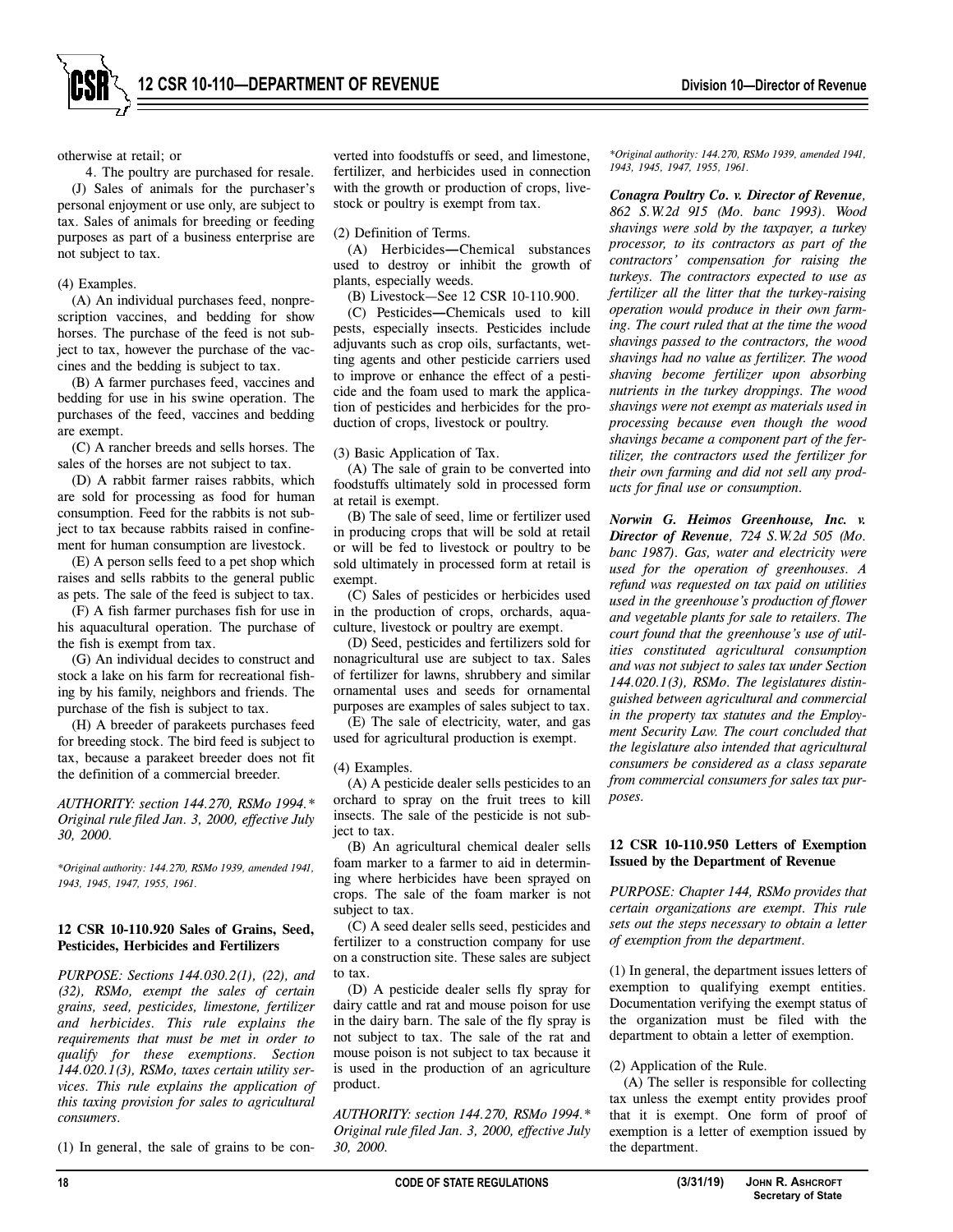

(B) An organization seeking a letter of exemption certificate must complete a Missouri Sales/Use Tax—Exemption Application—Form 1746. If the documentation establishes that the entity qualifies as an exempt entity, the department issues a letter of exemption. Once a letter of exemption is issued by the department, it will continue in effect unless there are changes in the structure or operation of the organization causing the exemption to be invalid.

(C) The department may require the following supporting documentation to verify the claim:

1. A copy of the Articles of Incorporation, Bylaws or both;

2. A copy of the Section 501 tax exemption letter or ruling issued by the United States Department of Treasury, Internal Revenue Service;

3. A copy of the tax exemption ruling issued by the assessing officers in each county in which the applicant's property is or will be located for property tax purposes;

4. Financial statements of the organization for the previous three (3) years, indicating sources and amount of revenue, and a breakdown of the disbursements, or if just beginning the organization, an estimated budget for one (1) year;

5. A copy of the not-for-profit certificate, registration or charter issued by the Missouri secretary of state's office, if registered or incorporated within Missouri; and

6. Any other documents, statements and information as may reasonably be requested by the Department of Revenue.

(D) If any of the documents requested above are not submitted with the application, a letter of explanation must accompany the application. Federal agencies and instrumentalities, Missouri state agencies and Missouri political subdivisions are not required to send supporting documentation. Out-of-state political subdivisions do not qualify.

(E) Foreign diplomatic and consular personnel exempt from Missouri sales by treaty need not obtain a letter of exemption. The United States Department of State will issue an exemption card for use.

*AUTHORITY: section 144.270, RSMo 2000.\* Original rule filed Aug. 1, 2000, effective Jan. 30, 2001. Amended: Filed Oct. 15, 2002, effective April 30, 2003.*

*\*Original authority: 144.270, RSMo 1939, amended 1941, 1943, 1945, 1947, 1955, 1961.*

**12 CSR 10-110.955 Sales and Purchases— Exempt Organizations**

*PURPOSE: Sections 144.030.1, 144.030.2(6), 144.030.2(17), 144.030.2(19), 144.030.2(20), 144.030.2(21), 144.030.2(22), 144.030.2(27), 144.030.2(36) and 144.062, RSMo exempt certain types of organizations from tax on certain transactions. This rule clarifies which transactions are exempt for each type of organization.*

(1) In general, some organizations are exempt from tax on all or certain sales and purchases, while other organizations are only exempt on all or certain purchases. An exemption from federal income tax does not necessarily exempt an organization from state sales or use tax.

(2) Definition of Terms.

(A) Exempt organization—one (1) of the following types of organizations:

1. United States government or agency;

2. Political subdivisions of the state of Missouri<sup>,</sup>

3. Missouri Department of Transportation;

4. Rural water districts;

5. Religious organizations and institutions;

6. Charitable organizations and institutions;

7. Public elementary and secondary schools;

8. Not-for-profit civic, social, service or fraternal organizations;

9. Eleemosynary, penal institutions and industries of the state of Missouri;

10. Public and private not-for-profit post-secondary educational institutions;

11. State of Missouri relief agencies;

12. Benevolent, scientific and educational agricultural associations;

13. Nonprofit summer theater organizations;

14. Missouri state fair and county agricultural and mechanical societies;

15. Private not-for-profit elementary and secondary schools;

16. Interstate compact agencies.

(B) Charitable—to benefit the common good and welfare of the people of a community while relieving government of a financial burden that it would otherwise be required to meet.

(C) Civic—concerned with and related to the citizenry at large and benefiting the community it serves on an unrestricted basis.

(D) Direct sales—sales of tangible personal property or taxable services to an organization for use in its exempt functions and activities or sales by an organization where the net proceeds from such sales are for its charitable purpose.

(E) Direct costs—costs directly incurred in making direct sales. Direct costs do not include indirect costs such as overhead costs. (F) Educational—to provide with knowl-

edge or training. (G) Net proceeds—the proceeds remaining

from direct sales after deducting direct costs.

(H) Exemption letter—a document issued by the Department of Revenue recognizing an organization's exemption from sales or purchases or both.

(3) Basic Application of Rule.

(A) All sales of tangible personal property or taxable services to the United States government or its agencies and all sales of tangible personal property used exclusively in the manufacturing, processing, modification or assembling of products that are sold to the United States government or its agencies are exempt from tax. See 12 CSR 10-112.300.

(B) All sales of tangible personal property or taxable services to the state of Missouri or its political subdivisions are exempt from tax. Except for school districts and the Missouri Department of Transportation, sales by the state of Missouri and its political subdivisions are subject to tax. Sales by school districts and the Missouri Department of Transportation are exempt from tax. Amounts paid in or for any place of amusement, entertainment or recreation, games or athletic events, including museums, fairs, zoos and planetariums, owned or operated by a political subdivision are exempt from tax, if all the proceeds benefit the political subdivision. Sales to other states and their political subdivisions are not exempt from tax.

(C) All sales of tangible personal property to Missouri rural water districts are exempt from tax. Sales by such organizations are subject to tax, unless otherwise exempt.

(D) All sales made to or by any religious and charitable organizations and institutions in their religious, charitable or educational functions and activities are exempt from tax. All sales by the same type of organizations and institutions of other states are exempt from tax providing such organizations and institutions are exempt from a similar tax in their own states.

(E) All direct sales made to or by Missouri not-for-profit civic, social, service or fraternal organizations, including qualified fraternal organizations exempt under *Internal Revenue Code* Section 501(c)(8) and (10), solely in their civic or charitable functions and activities are exempt from tax providing the net proceeds are designated for civic or charitable functions and activities. Sales to or by not-for-profit civic, social, service or fraternal organizations of other states are exempt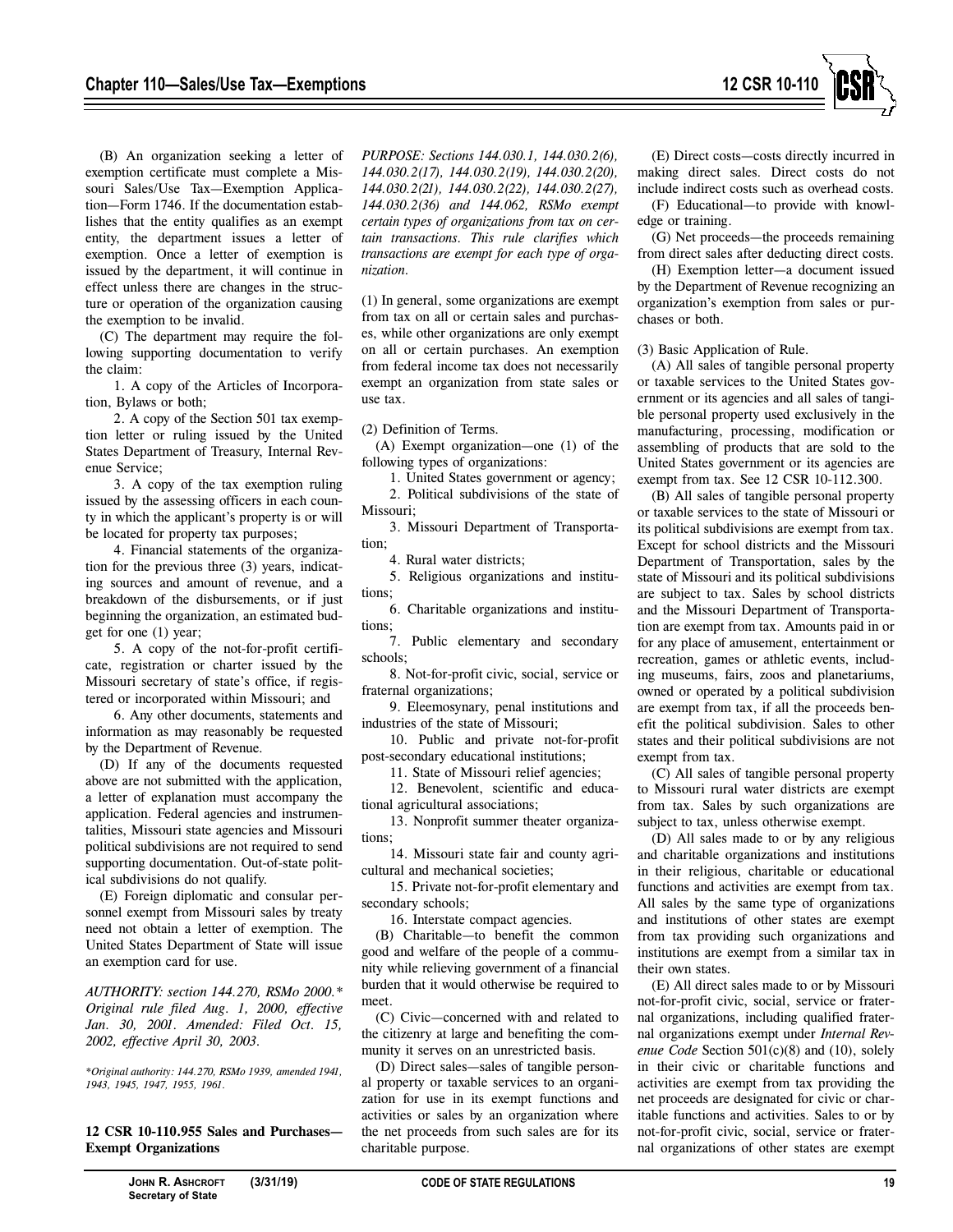from tax if such organizations are exempt from a similar tax in their own states and otherwise qualify for the exemption in Missouri.

(F) All sales made to or by public elementary and secondary schools in their educational functions and activities are exempt from tax. School districts are also exempt from all sales by or to the district. All sales to or by public elementary and secondary schools of other states are exempt from tax providing such public elementary and secondary schools are exempt from a similar tax in their own states.

(G) All sales to eleemosynary, penal institutions and industries of the state of Missouri are exempt from tax. Sales by such organizations are subject to tax, unless otherwise exempt.

(H) All sales to public and private not-forprofit post-secondary education institutions are exempt from tax. Sales by such organizations are subject to tax, unless otherwise exempt. Sales made to or by public and private not-for-profit post-secondary education institutions of other states are exempt from tax if such organizations are exempt from a similar tax in their own states.

(I) All sales to state of Missouri relief agencies are exempt from tax. Sales by such organizations are subject to tax, unless otherwise exempt.

(J) All ticket sales by benevolent, scientific and educational agricultural associations which are formed to foster, encourage, and promote progress and improvement in the science of agriculture and in the raising and breeding of animals are exempt from tax. All ticket sales by the same type of associations of other states are exempt from tax providing such associations are exempt from a similar tax in their own states.

(K) All ticket sales by nonprofit summer theater organizations exempt from federal income tax under the provisions of the *Internal Revenue Code* are exempt from tax. All ticket sales by the same type of organizations of other states are exempt from tax providing such organizations are exempt from a similar tax in their own states.

(L) All admission charges and entry fees to the Missouri state fair and any fair conducted by a county agricultural and mechanical society organized and operated pursuant to sections 262.290 to 262.530, RSMo are exempt from tax.

(M) All sales to private not-for-profit elementary and secondary schools are exempt from tax. All sales to private not-for-profit elementary and secondary schools of other states are exempt from tax if such organizations are exempt from a similar tax in their own states.

(N) All sales to an interstate compact agency created pursuant to sections 70.370 to 70.430, RSMo ("Bi-State Development Agency") and sections 238.010 to 238.100, RSMo ("Kansas City Area Transportation Authority") in the exercise of the functions and activities of such agencies as provided by compact are exempt from tax.

(O) For exempt entities listed in 144.062, RSMo, all sales of tangible personal property and materials, for the purpose of constructing, repairing or remodeling facilities that are related to the entity's exempt functions and activities, to a contractor or other entity purchasing for the exempt entity pursuant to the requirements of section 144.062, RSMo, are exempt from tax. To claim the exemption, the exempt entity must provide a project exemption certificate to all contractors, subcontractors or other entities. Such contractors, subcontractors and other entities must provide a copy of the project exemption certificate to sellers when purchasing tangible personal property or materials for such facilities. See 12 CSR 10-112.010.

## (4) Examples.

(A) A nonprofit, fraternal benefit organization supports several local youth activities. An Exemption Letter for the organization was obtained from the Department of Revenue. The organization operates a lounge that is open to the public. A substantial amount of its revenue is derived from beverage sales in its lounge. All revenue from the lounge is deposited into the organization's general account and is not separately accounted for. All operational expenses, as well as costs of the local youth activities, are paid from the general account. Although the organization has an Exemption Letter, all beverage sales are subject to tax as the net proceeds from beverage sales are not separately accounted for and used solely for the organization's civic activity of supporting local youth activities.

(B) A nonprofit fraternal benefit organization will hold a chili feed to buy public park playground equipment. All net proceeds of the direct sales of chili will go to the purchase of the playground equipment. The organization may purchase the chili ingredients and serving equipment exempt from tax and should not charge a sales tax on the chili sales.

(C) A nonprofit charitable organization operates a gift shop located within a nonprofit hospital. The hospital serves both paying and indigent patients. All profits remaining after paying for expenses of the gift shop go to benefit the hospital. Customers of the gift shop are primarily the hospital's patients and

visitors and not the general public. All sales to and by the organization are exempt from tax because its sales are limited to hospital patients and visitors and all profits are for the charitable purpose of the hospital, to provide medical care for all who may seek its services.

(D) A Missouri contractor purchases materials and supplies in Missouri to perform a construction contract in a neighboring state for a public secondary school. The purchases are exempt providing the public secondary school in the other state is exempt from a similar tax in its own state.

(E) A Missouri contractor purchases materials and supplies in Missouri to perform a construction contract for a Missouri school district. The school district is an exempt entity listed in section 144.062, RSMo. Prior to making its purchases, the contractor obtains an authorized exemption certificate from the district. The contractor's purchases are exempt from tax because it obtained a copy of the authorized exemption certificate prior to making its purchases.

(F) A Missouri charitable organization is authorized and operates a Missouri fee office for the Department of Revenue. The profits of the organization are used to purchase clothing and books for indigent families. Purchases of equipment and supplies for operating its fee office are not exempt from tax as these purchases are not for its charitable purpose. Purchases of clothing and books for indigent families are exempt from tax as these purchases are for its charitable purpose.

*AUTHORITY: section 144.270, RSMo 2000.\* Original rule filed July 31, 2001, effective Feb. 28, 2002.*

*\*Original authority: 144.270, RSMo 1939, amended 1941, 1943, 1945, 1947, 1955, 1961.*

*St. John's Medical Center, Inc. v. Spradling, 510 S.W.2d 417 (Mo. 1974). Nonprofit hospitals and a county hospital served paying and indigent patients. The hospital operated cafeterias and other nonprofit charitable organizations operated gift shop within each hospital. The cafeterias and gift shops served primarily staff, patients and visitors, as there was no intent to serve the general public. All profits from the cafeterias and gift shops were given to the hospitals. The primary purpose of operating the cafeterias and gift shops was not to make profits, but to use any income from those operations for the operation of the hospitals for benefit of each hospital's patients whether paying or indigent. Sales by the cafeterias and gift shops were exempt from tax.*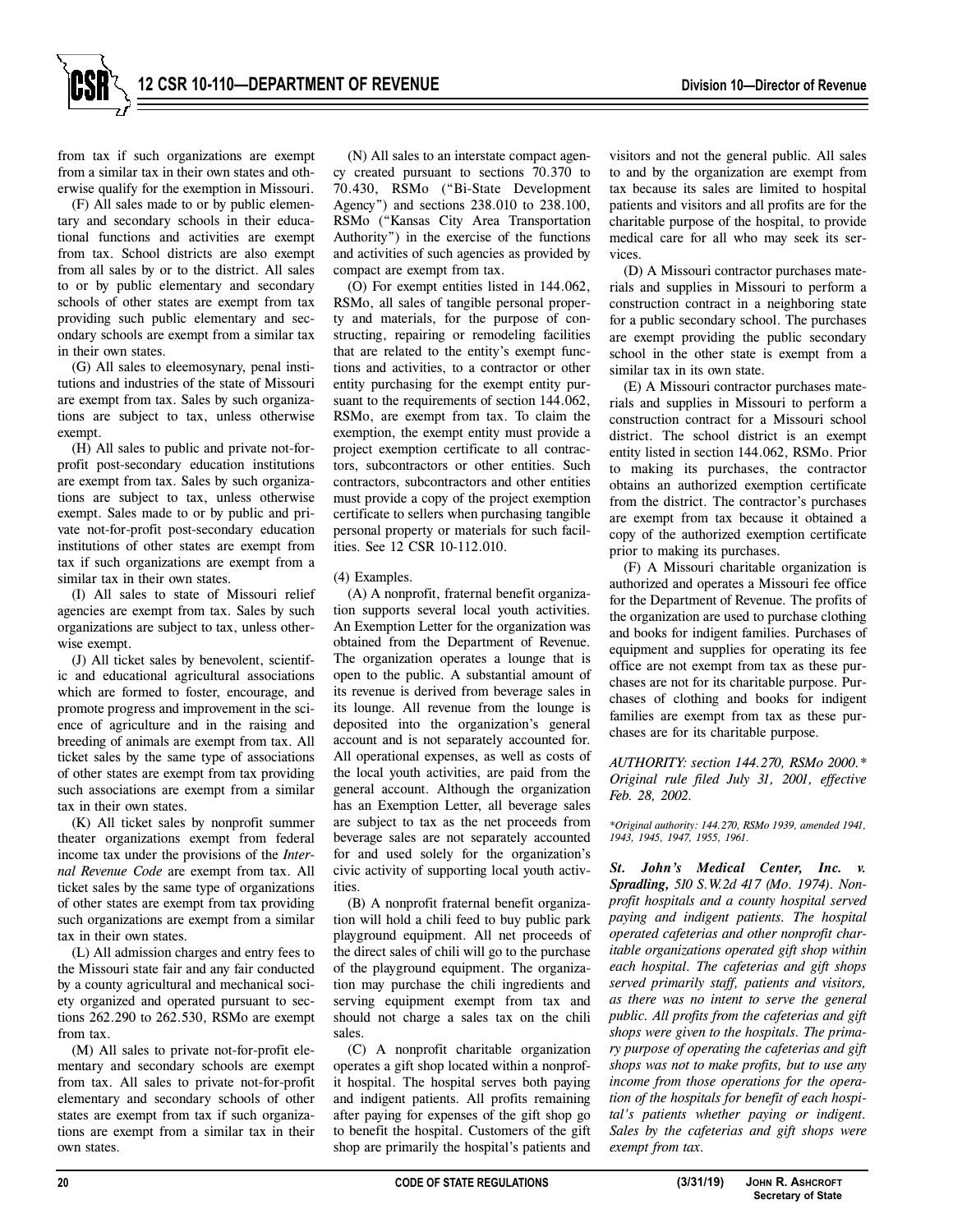

*Anheuser-Busch Employees' Credit Union v. Director of Revenue, Case No. 90-001646 RS (A.H.C. 1992). A credit union that was a member-owned and controlled not-for-profit Missouri credit union organized with the purpose to encourage thrift and to educate its members in the prudent and responsible use of money was not exempt from tax as a charitable or educational organization as its activities were not charitable or educational in nature. The credit union was also not exempt as a civic, social or service organization as sales made by or to the credit union were not within its civic or charitable functions and activities.*

*Benevolent and Protective Order of the Elks v. Director of Revenue, Case No. 92-000138 RV (A.H.C. 1992). The Elks Club was a notfor-profit fraternal organization that received an Exemption Letter from the department of revenue. The Elks operated a bar and sold soft drinks, alcoholic drinks and snack foods to its members and guests and used these revenues to pay for its costs of operation, and to make charitable and civic donations. The revenues from the bar were not exempt from tax as the profits were not used solely for exempt purposes and the bar was primarily operated for fraternal and social reasons and not solely to raise money for charitable and civic purposes.*

*Godwin v. Director of Revenue (AHC 1991). A city contracted with taxpayer to manage and operate a golf course owned and maintained by the city. The taxpayer deposited all receipts from fees for use of golf carts and the course and fees for separate driving range and pro shop owned and operated by the taxpayer in a single bank account controlled by the taxpayer. Each week, the taxpayer remitted the contractual percentage of the cart and course fees to the city. The taxpayer retained all the other fees. The Commission held that all proceeds of the cart and course fees were exempt from tax under section 144.030.2(17), RSMo because the course was owned by the city and operated through a contract with the taxpayer. The Commission also held the fees from the pro shop and driving range were not exempt because these activities were the taxpayer's own enterprise and all proceeds were retained by the taxpayer.*

*Zoological Park v. Director of Revenue (AHC 1991). The AHC held that the exemption provided by section 144.020.2(17), RSMo for charges in or for a place of amusement owned or operated by a municipality includes all sales made by the municipal place of amusement, including sales of tangi-* *ble personal property.*

*National Organization of Black Law Enforcement Executives, St. Louis Chapter v. Director of Revenue, Case No. RV-85-1244 (A.H.C. 1988). The organization was a Missouri not for profit corporation exempt from federal tax under Internal Revenue Code Section 501(c)(3). Its membership criteria was very general with the only requirement that a member have an interest in the goals of the organization. Its primary purposes were to evaluate legislation, form a network of support for minorities in law enforcement, discourage racism in the field of criminal justice and give financial assistance to the less fortunate. Its purposes were accomplished by monitoring legislation, donating funds to local community service projects and providing a social forum for those interested in the area of law enforcement. All of its activities were open to the public. It derived its funds through dues and fundraisers. The organization qualified as a charitable organization exempt from tax.*

*St. John's Regional Medical Health Center v. Director of Revenue, Case No. RS-88-0054 (A.H.C. 1988). Sales made by and to a hospital's fitness center were exempt as sales to a service organization in its educational function. The fitness center's various exercise programs and exercise instructors assigned to each member taught and motivated individuals to think and act properly as it relates to healthy lifestyles.*

*St. Louis Calligraphy Guild v. Director of Revenue, Case No. RS-86-1517 (A.H.C. 1987). The Guild was a Missouri not for profit chartered organization. Its purposes were to encourage co-operation and free intercourse among calligraphers, calligraphy teachers, calligraphy students, craftsmen, publishers and other in calligraphic activities, to hold competitions and exhibitions, to further the education and appreciation of calligraphy and to promote the improvement, advancement and excellence of calligraphy. Membership in the Guild was open to the public and only limited by one's interest in calligraphy. The Guild did not qualify to be exempt from tax, as it did not relieve government of the burden of providing a service that would otherwise be a governmental responsibility.*

*Humanalysis, Inc. v. Director of Revenue, Case No. RS-85-2289 (A.H.C. 1987). Humanalysis was a not for profit corporation qualified as a tax-exempt organization under Internal Revenue Code Section 501(c)(3).*

*Humanalysis was created to conduct research studies for federal, state and local governments with an emphasis on social welfare. Humanalysis is fully compensated on a cost basis by the agency that grants it money for its research. Humanalysis did not qualify as a charitable organization exempt from tax as it did not relieve government of the burden of providing a service which would otherwise be a governmental responsibility because it was paid for by its research service. However, Humanalysis qualified as a not for profit civic organization exempt from tax as its research was conducted on a not for profit basis, was available to the public and served the public as it was conducted with a special emphasis on problems regarding social welfare.*

#### **12 CSR 10-110.990 Tax—Sales of Food**

*PURPOSE: Section 144.014, RSMo provides for a reduced tax rate for certain sales of food. This rule explains when the reduced rate applies.*

(1) In general, qualified sales of food by a qualified business are taxed at a reduced state rate of 1.225% plus any applicable local tax. All other sales of food are taxed at the full state rate of 4.225% plus any applicable local tax.

#### (2) Basic Application of Rule.

(A) Sales of food subject to the reduced rate include food that qualifies under the Federal Food Stamp Program. This includes food or food products for home consumption and seeds and plants for use in gardens to produce foods for personal consumption. Alcoholic beverages, tobacco and hot food items ready for immediate consumption do not qualify for the reduced rate. Food items refrigerated or at room temperature qualify for the reduced rate, even if the purchaser elects to heat the item on the business' premises. Bakery items, even if still warm from baking, are qualified foods.

(B) A business whose gross receipts from sales of food and drink prepared by the business for immediate consumption, either on or off premises, are 80% or less of its total gross receipts must remit tax on its qualifying food sales at a reduced state tax rate of 1.225% plus any applicable local tax.

(C) Sales of qualifying food through vending machines are subject to the reduced tax rate.

#### (3) Examples.

(A) A grocery store sells nonfood items and qualifying food items. The store will